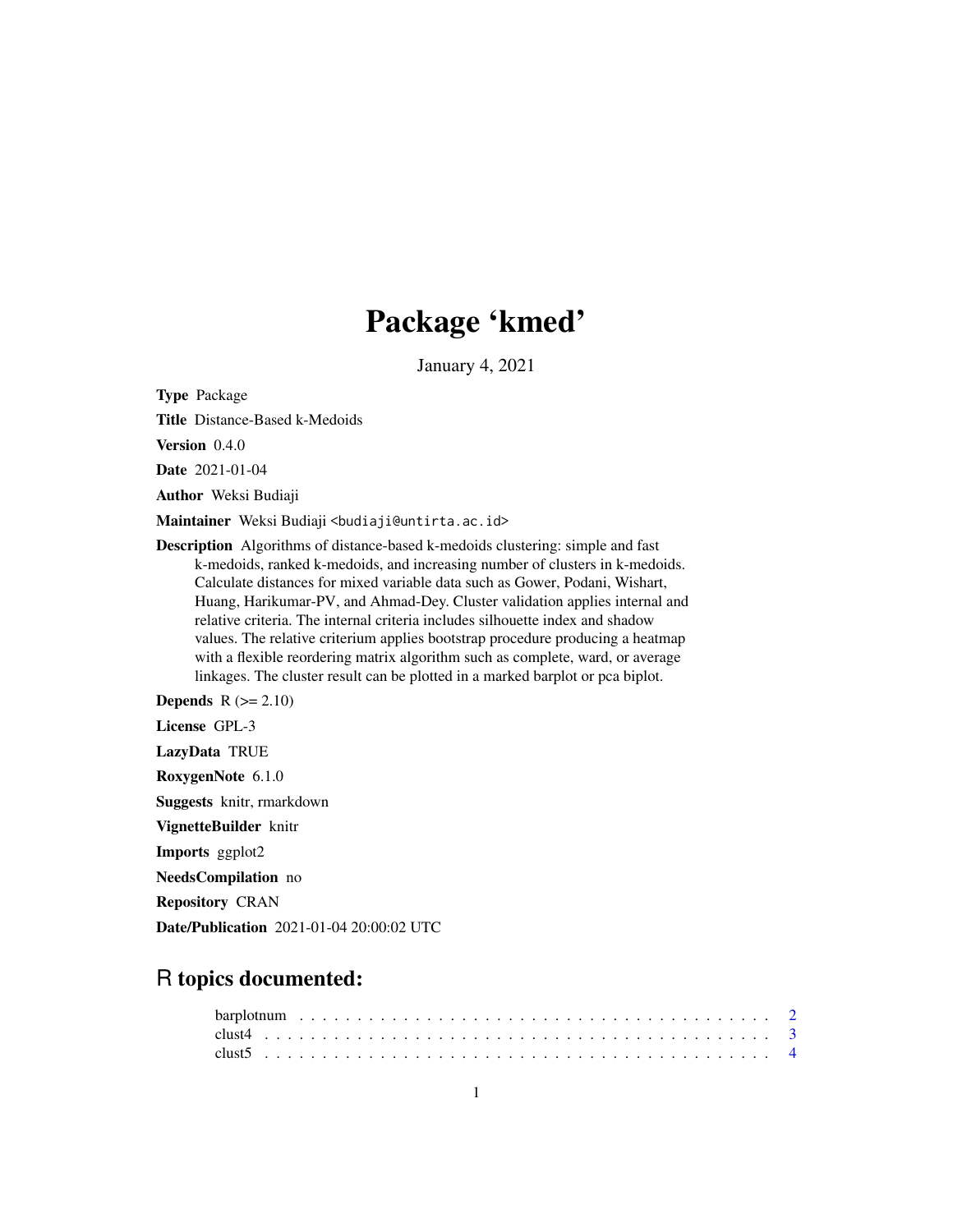# <span id="page-1-0"></span>2 barplotnum

| Index |                                                                                                            | 29 |
|-------|------------------------------------------------------------------------------------------------------------|----|
|       |                                                                                                            |    |
|       |                                                                                                            |    |
|       |                                                                                                            |    |
|       |                                                                                                            |    |
|       |                                                                                                            |    |
|       |                                                                                                            |    |
|       |                                                                                                            |    |
|       |                                                                                                            |    |
|       |                                                                                                            |    |
|       |                                                                                                            |    |
|       |                                                                                                            |    |
|       |                                                                                                            |    |
|       |                                                                                                            |    |
|       |                                                                                                            |    |
|       |                                                                                                            |    |
|       | clust heatmap $\ldots \ldots \ldots \ldots \ldots \ldots \ldots \ldots \ldots \ldots \ldots \ldots \ldots$ | -7 |
|       |                                                                                                            |    |

barplotnum *Barplot of each cluster for numerical variables data set*

# Description

This function creates a barplot from a cluster result. A barplot indicates the location and dispersion of each cluster. The x-axis of the barplot is variable's mean, while the y-axis is the variable's name.

# Usage

barplotnum(dataori, clust,  $nc = 1$ , alpha = 0.05)

# Arguments

| dataori | An original data set.                                                  |
|---------|------------------------------------------------------------------------|
| clust   | A vector of cluster membership (see <b>Details</b> ).                  |
| nc.     | A number of columns for the plot of all cluster (see <b>Details</b> ). |
| alpha   | A numeric number to set the significant level (between 0 and 0.2).     |

# Details

This is a marked barplot because some markers are added, i.e. a significant test, a population mean for each (numerical) variable. The significance test applies t-test between the population's mean and cluster's mean in every variable. The alpha is set in between 0 to 20%. If the population mean differs to the cluster's mean, the bar shade in the barplot also differs.

clust is a vector with the length equal to the number of objects (*n*), or the function will be an *error* otherwise. nc controls the layout (grid) of the plot. If nc = 1, the plot of each cluster is placed in a column. When the number of clusters is 6 and nc = 2, for example, the plot has a layout of 3-row and 2-column grids.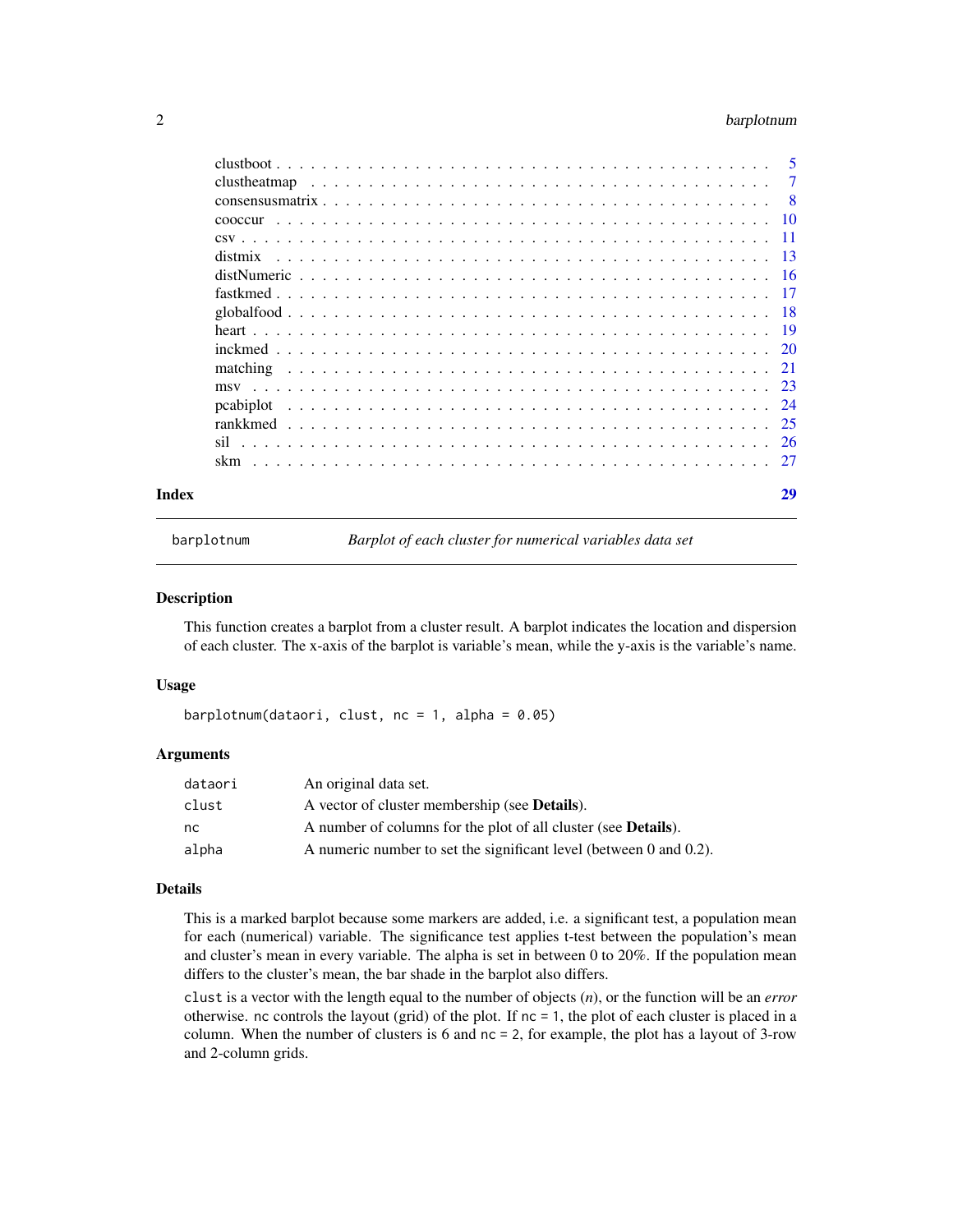<span id="page-2-0"></span> $\frac{1}{3}$ 

# Value

Function returns a barplot.

# Author(s)

Weksi Budiaji Contact: <br/>budiaji@untirta.ac.id>

# References

Leisch, F. (2008). Handbook of Data Visualization, Chapter Visualizing cluster analysis and finite mixture models, pp. 561-587. Springer Handbooks of Computational Statistics. Springer Verlag.

Dolnicar, S. and F. Leisch (2014). Using graphical statistics to better understand market segmentation solutions. International Journal of Market Research 56, 207-230.

# Examples

```
dat \le iris[,1:4]
memb <- cutree(hclust(dist(dat)),3)
barplotnum(dat, memb)
barplotnum(dat, memb, 2)
```
clust4 *4-clustered data set*

# Description

A dataset containing two variables of 300 objects and their class memberships generated by the clusterGeneration package.

#### Usage

clust4

# Format

A data frame with 300 rows and 3 variables:

x1 X1.

x2 X2.

class Class membership.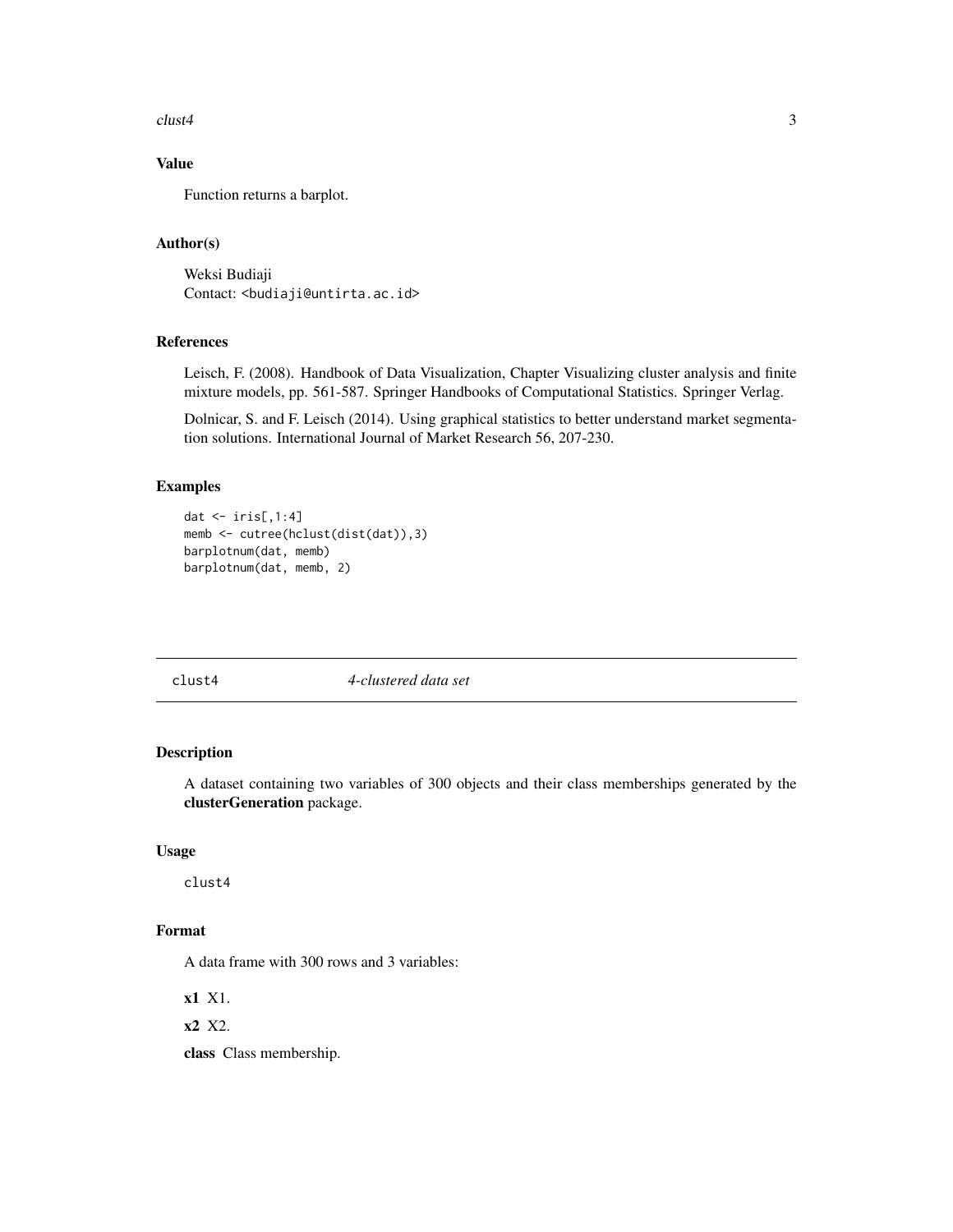# <span id="page-3-0"></span>Source

Data is generated via the genRandomClust function in the clusterGeneration package. The code to generate this data set is

set.seed(2016)

randclust <- clusterGeneration::genRandomClust(4, sepVal = 0.001, numNonNoisy = 2, numRepli- $\text{cate} = 1$ , clustszind = 3, clustSizes = as.numeric(table(sample(1:4, 300, replace = TRUE))), output-DatFlag=FALSE, outputLogFlag=FALSE, outputEmpirical=FALSE, outputInfo=FALSE)

clust4 <- as.data.frame(randclust\$datList\$test\_1)

clust4\$class <- randclust\$memList\$test\_1

# References

Qiu, W., and H. Joe. 2015. ClusterGeneration: Random Cluster Generation (with Specified Degree of Separation).

Qiu, W., and H. Joe. 2006a. Generation of Random Clusters with Specified Degree of Separation. Journal of Classification 23 pp. 315-34.

Qiu, W., and H. Joe. 2006b. Separation Index and Partial Membership for Clustering. Computational Statistics and Data Analysis 50 pp. 585-603.

clust5 *5-clustered data set*

# Description

A dataset containing two variables of 800 objects and their class memberships generated by the clusterGeneration package.

# Usage

clust5

# Format

A data frame with 800 rows and 3 variables:

x1 X1.

x2 X2.

class Class membership.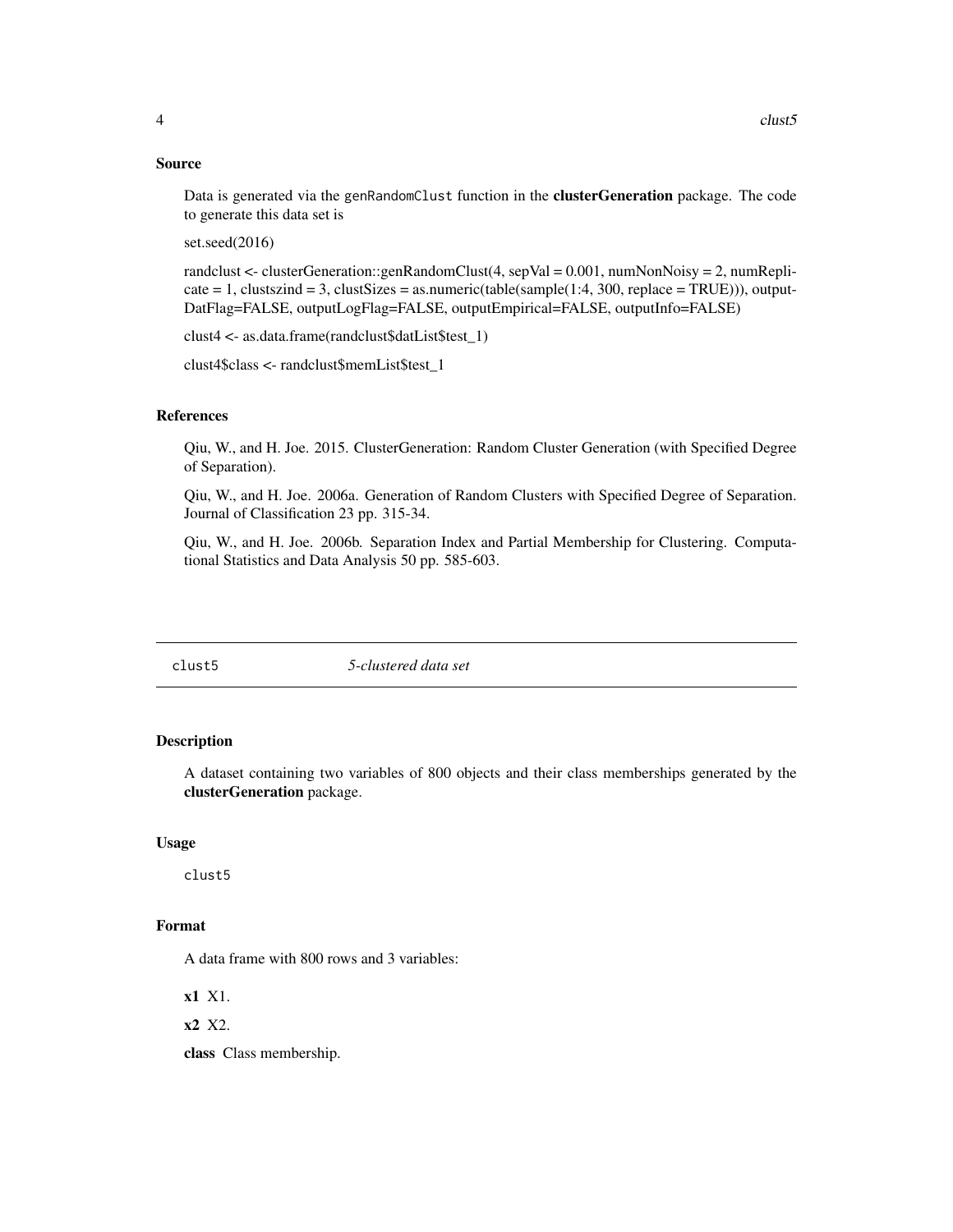#### <span id="page-4-0"></span>clustboot 5

# Source

Data is generated via the genRandomClust function in the clusterGeneration package. The code to generate this data set is

set.seed(2016)

randclust <- clusterGeneration::genRandomClust(5, sepVal = 0.2, numNonNoisy = 2, numReplicate  $= 1$ , clustszind  $= 3$ , clustSizes  $=$  as.numeric(table(sample(1:5, 800, replace  $=$  TRUE))), outputDat-Flag=FALSE, outputLogFlag=FALSE, outputEmpirical=FALSE, outputInfo=FALSE)

clust5 <- as.data.frame(randclust\$datList\$test\_1)

clust5\$class <- randclust\$memList\$test\_1

# References

Qiu, W., and H. Joe. 2015. ClusterGeneration: Random Cluster Generation (with Specified Degree of Separation).

Qiu, W., and H. Joe. 2006a. Generation of Random Clusters with Specified Degree of Separation. Journal of Classification 23 pp. 315-34.

Qiu, W., and H. Joe. 2006b. Separation Index and Partial Membership for Clustering. Computational Statistics and Data Analysis 50 pp. 585-603.

<span id="page-4-1"></span>clustboot *Bootstrap replications for clustering alorithm*

# **Description**

This function does bootstrap replications for a clustering algorithm. Any hard clustering algorithm is valid.

#### Usage

```
clustboot(distdata, nclust = 2, algorithm = fastclust, nboot = 25,
  diss = TRUE)
```
# Arguments

| distdata  | A distance matrix $(n \times n)$ <i>dist</i> object or a data frame. |
|-----------|----------------------------------------------------------------------|
| nclust    | A number of clusters.                                                |
| algorithm | A clustering algorithm function (see <b>Details</b> ).               |
| nboot     | A number of bootstrap replicates.                                    |
| diss      | A logical if distdata is a distance matrix/object or a data frame.   |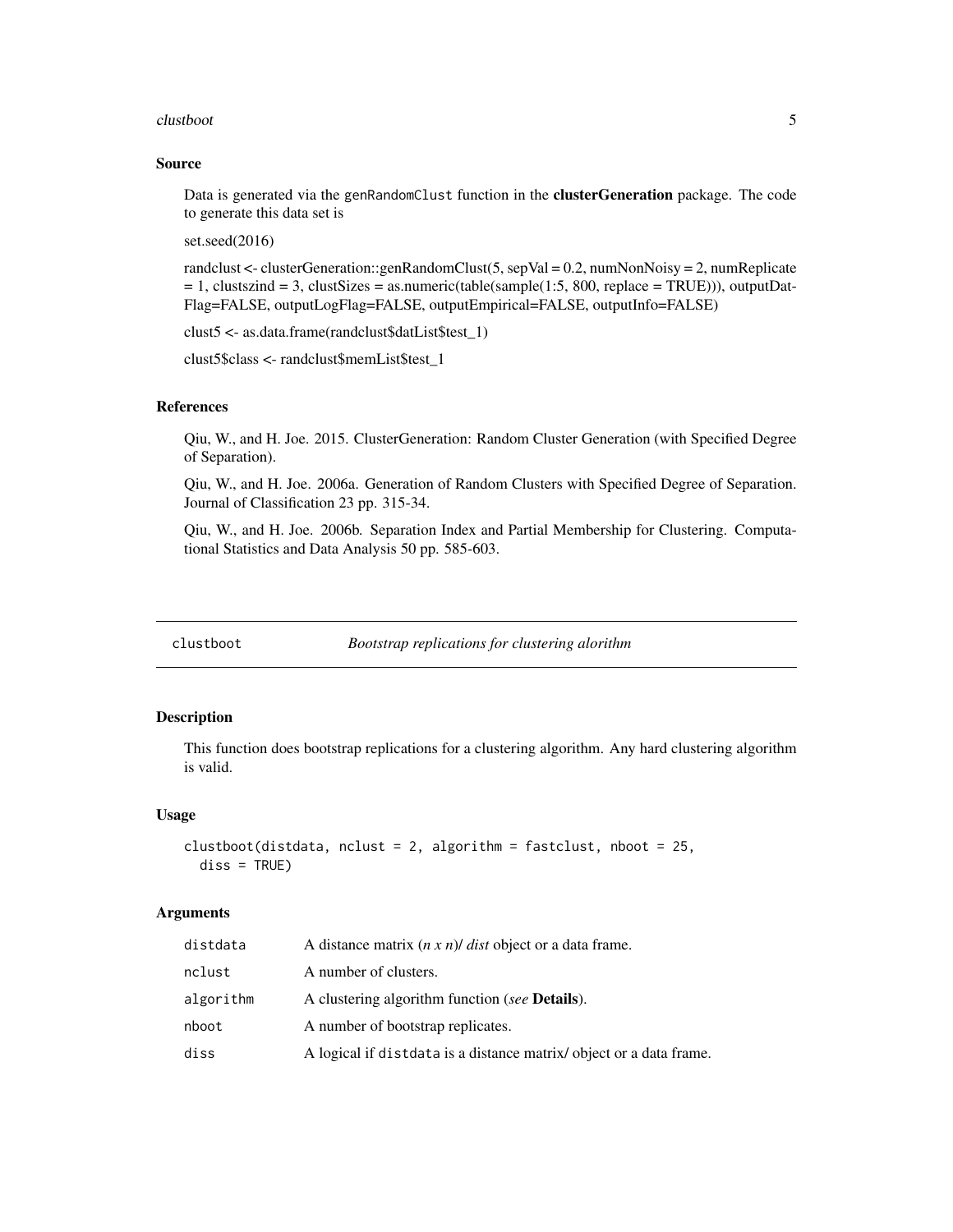# Details

This is a function to obtain bootstrap evaluation for cluster results. The algorithm argument is a function where this function has two input arguments. The two input arguments are a *distance matrix/ object* or a *data frame*, and *number of clusters*. Then the output is only a *vector of cluster memberships*.

The default algorithm is fastclust applying the [fastkmed](#page-16-1) function. The code of the fastclust is

fastclust  $\lt$ - function(x, nclust) {

res  $\le$ - fastkmed(x, nclust, iterate = 50)

return(res\$cluster)

}

For other examples, *see* Examples. It applies ward and kmeans algorithms. When kmeans is applied, for example, diss is set to be FALSE because the input of the kmclust and [clustboot](#page-4-1) is a data frame instead of a distance.

# Value

Function returns a matrix of bootstrap replicates with a dimension of *n x b*, where *n* is the number of objects and *b* is the number of bootstrap replicates.

# Author(s)

Weksi Budiaji Contact: <br/>budiaji@untirta.ac.id>

# References

Dolnicar, S. and Leisch, F. 2010. Evaluation of structure and reproducibility of cluster solutions using the bootstrap. Marketing Letters 21 pp. 83-101.

# Examples

```
num <- as.matrix(iris[,1:4])
mrwdist <- distNumeric(num, num, method = "mrw")
ward.D2 \leq function(x, nclust) {
res \le hclust(as.dist(x), method = "ward.D2")
member <- cutree(res, nclust)
return(member)
}
kmclust \leq function(x, nclust) {
res <- kmeans(x, nclust)
return(res$cluster)
}
irisfast <- clustboot(mrwdist, nclust=3, nboot=7)
head(irisfast)
irisward <- clustboot(mrwdist, nclust=3, algorithm = ward.D2, nboot=7)
head(irisward)
iriskmeans <- clustboot(num, nclust=3, algorithm = kmclust, nboot=7, diss = FALSE)
```
<span id="page-5-0"></span>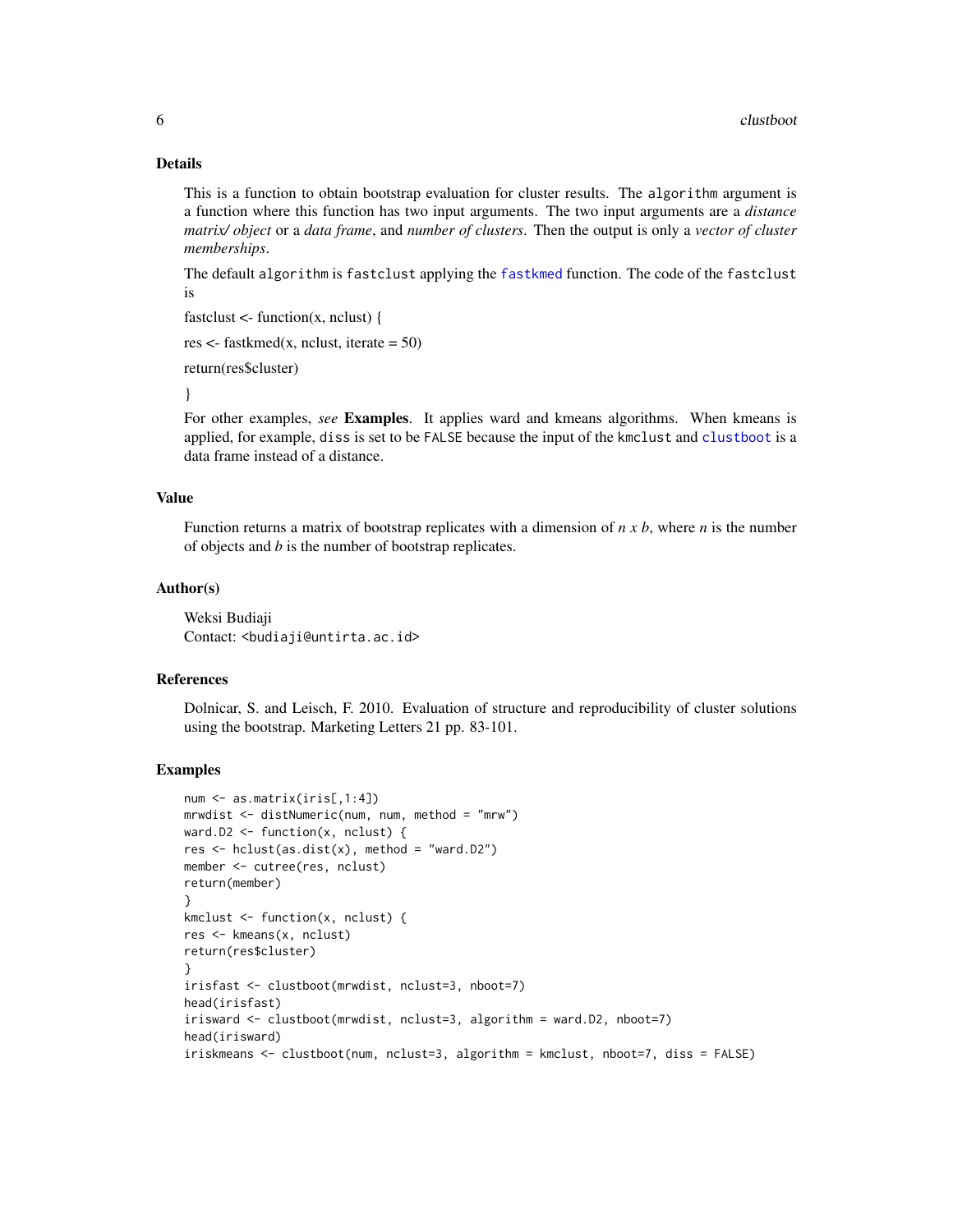# <span id="page-6-0"></span>clustheatmap 7 7

head(iriskmeans)

clustheatmap *Consensus matrix heatmap from A consensus matrix*

# Description

This function creates a consensus matrix heatmap from a consensus/ agreement matrix. The values of the consensus/ agreement matrix are transformed in order to plot the heatmap.

# Usage

clustheatmap(consmat, title =  $"$ )

# Arguments

| consmat | A matrix of consensus/ agreement matrix (see <b>Details</b> ). |
|---------|----------------------------------------------------------------|
| title   | A title of the plot.                                           |

# Details

This is a function to produce a consensus matrix heatmap from a consensus/ agreement matrix. A matrix produced by the [consensusmatrix](#page-7-1) function can be directly provided in the consmat argument. The values of the consensus matrix, A, are then transformed via a non-linear transformation by applying

$$
a_{ij}^{trf} = \frac{a_{ij} - min(a_{..})}{max(a_{..}) - min(a_{..})}
$$

where  $a_{ij}$  is the value of the consensus matrix in row *i* and column *j*, and  $a_{ii}$  is the all values of the matrix (∀A).

#### Value

Function returns a heatmap plot.

#### Author(s)

Weksi Budiaji Contact: <br/>budiaji@untirta.ac.id>

#### References

Monti, S., P. Tamayo, J. Mesirov, and T. Golub. 2003. Consensus clustering: A resampling-based method for class discovery and visualization of gene expression microarray data. Machine Learning 52 pp. 91-118.

Hahsler, M., and Hornik, K., 2011. Dissimilarity plots: A visual exploration tool for partitional clustering. Journal of Computational and Graphical Statistics 20(2) pp. 335-354.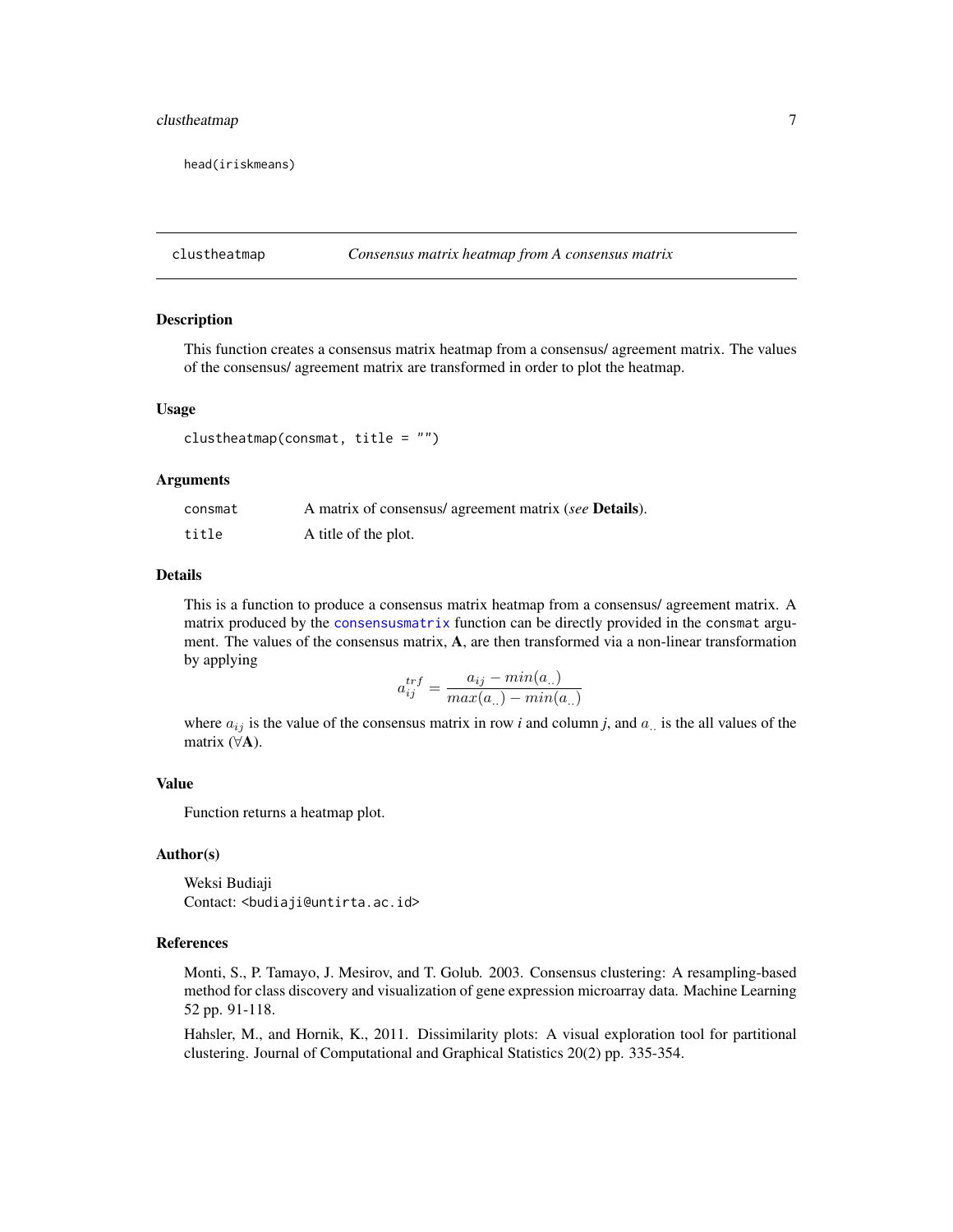# Examples

```
num <- as.matrix(iris[,1:4])
mrwdist <- distNumeric(num, num, method = "mrw")
irisfast <- clustboot(mrwdist, nclust=3, nboot=7)
complete <- function(x, nclust) {
res <- hclust(as.dist(x), method = "complete")
member <- cutree(res, nclust)
return(member)
}
consensuscomplete <- consensusmatrix(irisfast, nclust = 3, reorder = complete)
clustheatmap(consensuscomplete)
```
<span id="page-7-1"></span>consensusmatrix *Consensus matrix from A matrix of bootstrap replicates*

# Description

This function creates a consensus matrix from a matrix of bootstrap replicates. It transforms an *n x b* matrix into an *n x n* matrix, where *n* is the number of objects and *b* is the number of bootstrap replicates.

#### Usage

consensusmatrix(bootdata, nclust, reorder = fastclust)

#### Arguments

| bootdata | A matrix of bootstrap replicate $(n \times b)$ (see <b>Details</b> ).   |
|----------|-------------------------------------------------------------------------|
| nclust   | A number of clusters.                                                   |
| reorder  | Any distance-based clustering algorithm function (see <b>Details</b> ). |

# Details

This is a function to obtain a consensus matrix from a matrix of bootstrap replicates to evaluate the clustering result. The bootdata argument can be supplied directly from a matrix produced by the [clustboot](#page-4-1) function. The values of the consensus matrix, A, are calculated by

> $a_{ij} = a_{ji} = \frac{\#n \text{ of objects } i \text{ and } j \text{ in the same cluster}}{\#n \text{ of the distinct } i \text{ and } j \text{ is small at the same filter}}$ #n of objects *i* and *j* sampled at the same time

where  $a_{ij}$  is the agreement index between objects  $i$  and  $j$ . Note that due to the agreement between objects *i* and *j* equal to the agreement between objects *j* and *i*, the consensus matrix is a symmetric matrix.

Meanwhile, the reorder argument is a function to reorder the objects in both the row and column of the consensus matrix such that similar objects are close to each other. This task can be solved by applying a clustering algorithm in the consensus matrix. The reorder has to consist of two

<span id="page-7-0"></span>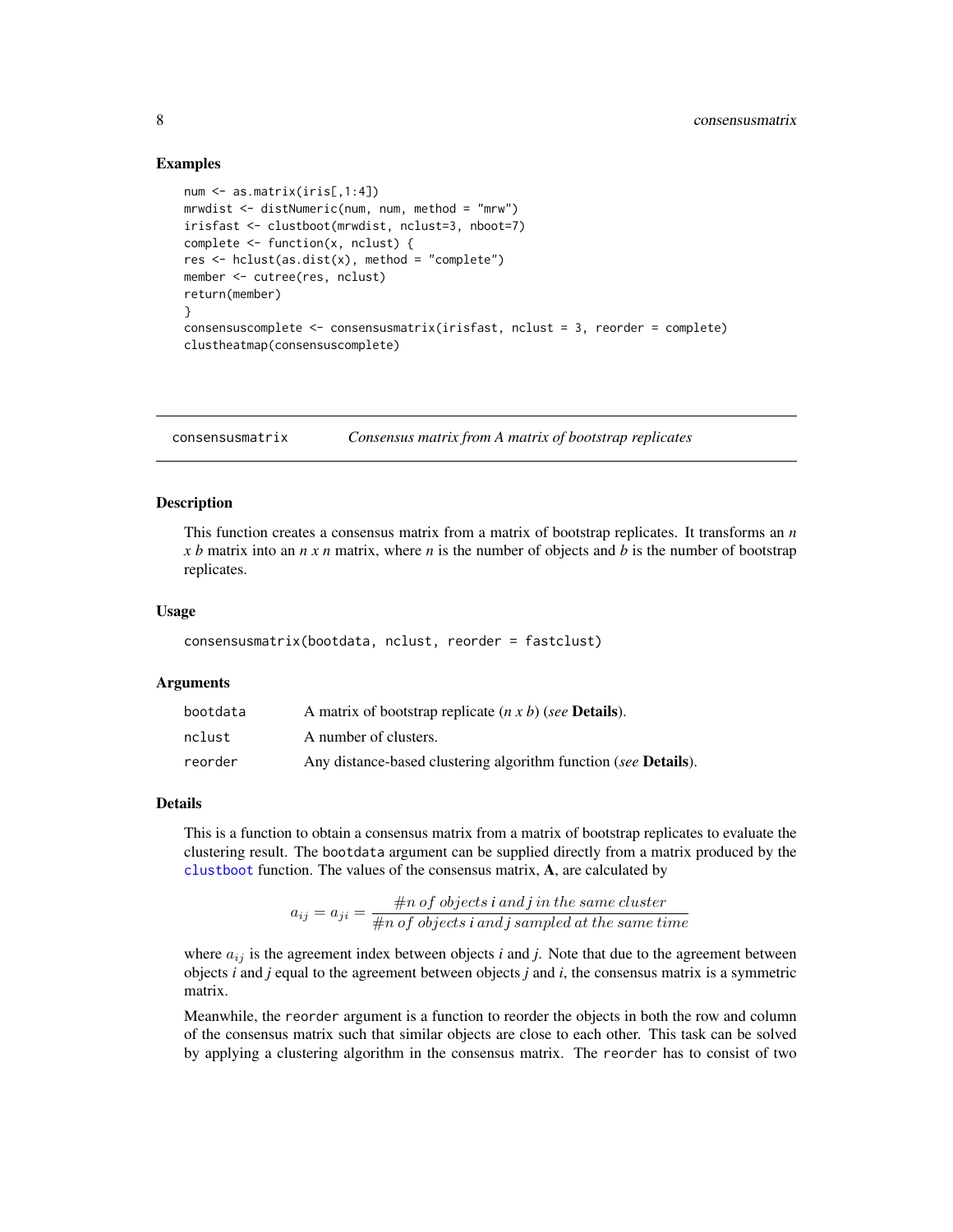<span id="page-8-0"></span>input arguments. The two input arguments are a *distance matrix/ object* and *number of clusters*. The output is only a *vector of cluster memberships*. Thus, the algorihtm that can be applied in the reorder argument is the distance-based algorithm with a distance as the input.

The default reorder is fastclust applying the [fastkmed](#page-16-1) function. The code of the fastclust is

```
fastclust \lt- function(x, nclust) {
```
res  $\le$  fastkmed(x, nclust, iterate = 50)

return(res\$cluster)

}

For other examples, *see* Examples. It applies centroid and complete linkage algorithms.

#### Value

Function returns a consensus/ agreement matrix of *n x n* dimension.

# Author(s)

Weksi Budiaji Contact: <br/>budiaji@untirta.ac.id>

# References

Monti, S., P. Tamayo, J. Mesirov, and T. Golub. 2003. Consensus clustering: A resampling-based method for class discovery and visualization of gene expression microarray data. Machine Learning 52 pp. 91-118.

# Examples

```
num <- as.matrix(iris[,1:4])
mrwdist <- distNumeric(num, num, method = "mrw")
irisfast <- clustboot(mrwdist, nclust=3, nboot=7)
consensusfast <- consensusmatrix(irisfast, nclust = 3)
centroid <- function(x, nclust) {
res \leq hclust(as.dist(x), method = "centroid")
member <- cutree(res, nclust)
return(member)
}
consensuscentroid <- consensusmatrix(irisfast, nclust = 3, reorder = centroid)
complete <- function(x, nclust) {
res \leq hclust(as.dist(x), method = "complete")
member <- cutree(res, nclust)
return(member)
}
consensuscomplete <- consensusmatrix(irisfast, nclust = 3, reorder = complete)
consensusfast[c(1:5,51:55,101:105),c(1:5,51:55,101:105)]
consensuscentroid[c(1:5,51:55,101:105),c(1:5,51:55,101:105)]
consensuscomplete[c(1:5,51:55,101:105),c(1:5,51:55,101:105)]
```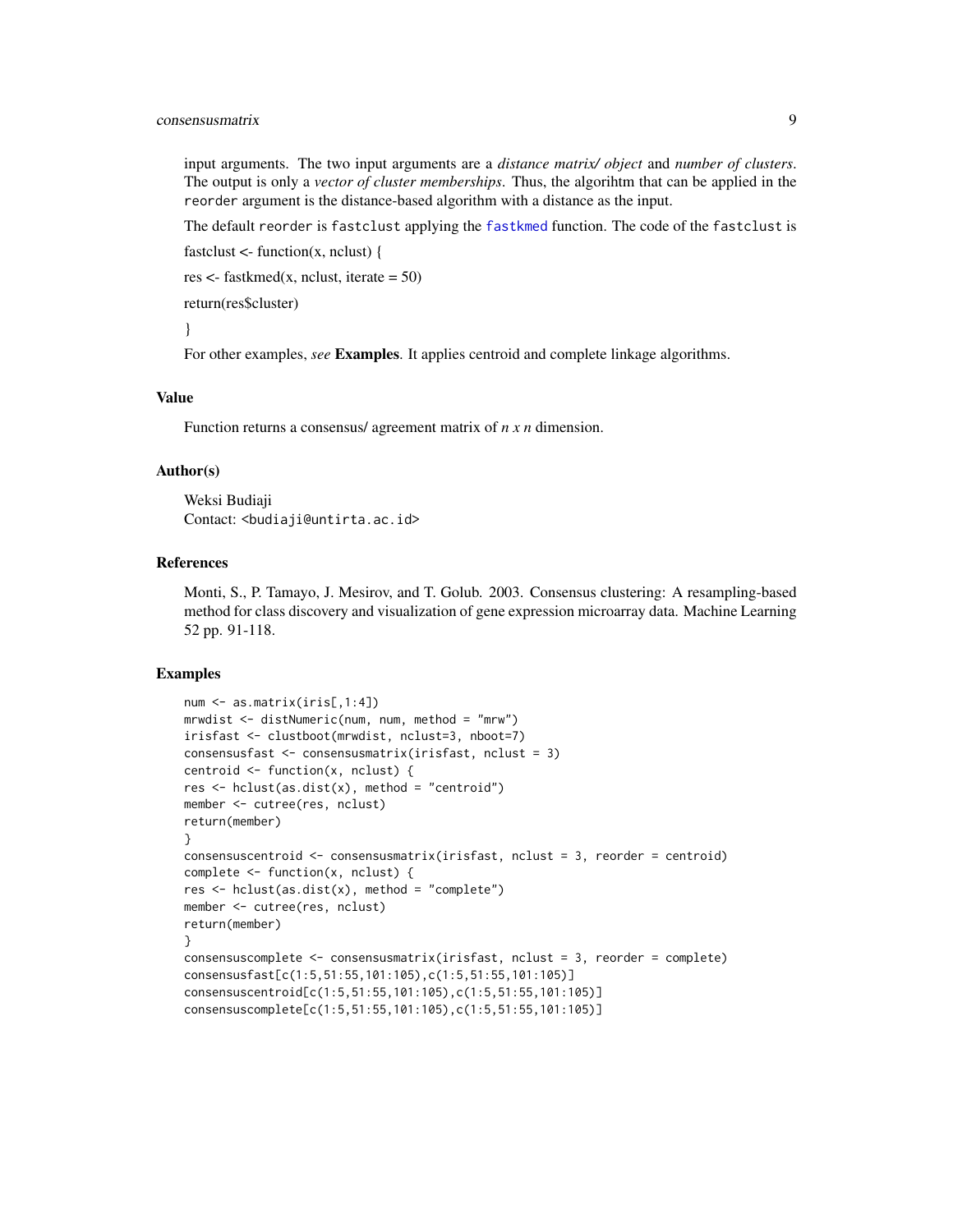<span id="page-9-1"></span><span id="page-9-0"></span>

#### Description

This function calculates the co-occurrence distance proposed by Ahmad and Dey (2007).

# Usage

cooccur(data)

# Arguments

data A matrix or data frame of binary/ categorical variables (*see* Details).

# Details

This function computes co-occurrence distance, which is a binary/ categorical distance, that based on the other variable's distribution (*see* Examples). In the Examples, we have a data set:

| object | X              | у              | Z |
|--------|----------------|----------------|---|
| 1      | 1              | 2              | 2 |
| 2      | 1              | 2              | 1 |
| 3      | 2              | 1              | 2 |
| 4      | $\mathfrak{D}$ | 1              | 2 |
| 5      | 1              | 1              | 1 |
| 6      | $\mathfrak{D}$ | $\mathfrak{D}$ | 2 |
| 7      | 2              |                | 2 |

The co-occurrence distance transforms each category of binary/ categorical in a variable based on the distribution of other variables, for example, the distance between categories 1 and 2 in the *x* variable can be different to the distance between categories 1 and 2 in the *z* variable. As an example, the transformed distance between categories 1 and 2 in the *z* variable is presented.

A cross tabulation between the *z* and *x* variables with corresponding (column) proportion is

$$
\begin{array}{ccccccccc}\n & 1 & 2 & \parallel & 1 & 2 \\
1 & 2 & 1 & \parallel & 1.0 & 0.2 \\
2 & 0 & 4 & \parallel & 0.0 & 0.8\n\end{array}
$$

A cross tabulation between the *z* and *y* variables with corresponding (column) proportion is

|  |  | $1 \quad 2 \quad 1 \quad 1 \quad 2$              |  |
|--|--|--------------------------------------------------|--|
|  |  | $1 \quad 1 \quad 3 \quad    \quad 0.5 \quad 0.6$ |  |
|  |  | 2 1 2 1 0.5 0.4                                  |  |

Then, the maximum values of the proportion in each row are taken such that they are 1.0, 0.8, 0.6,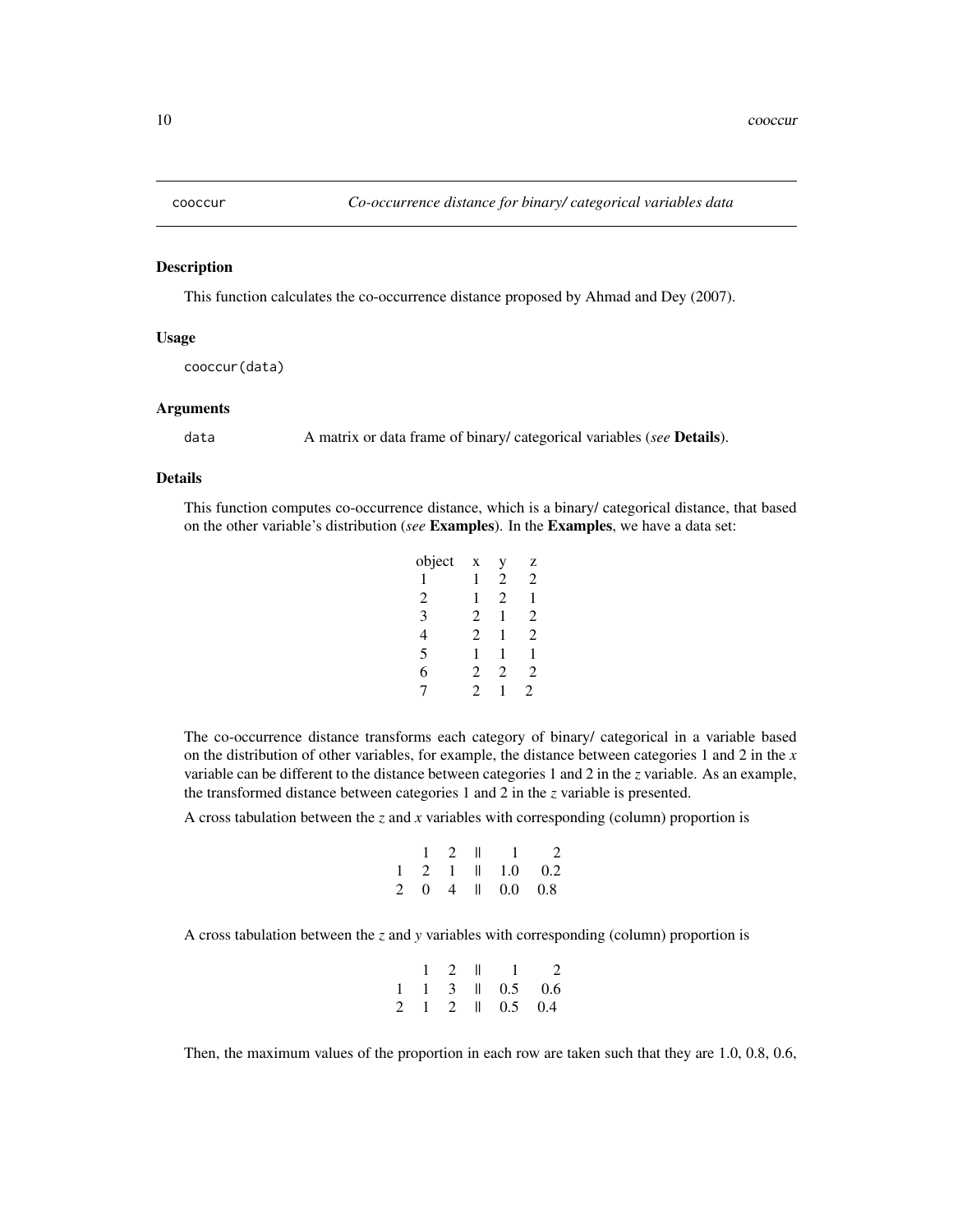<span id="page-10-0"></span>and 0.5. The new distance between categories 1 and 2 in the *z* variable is

$$
\delta_{1,2}^z = \frac{(1.0 + 0.8 + 0.6 + 0.5) - 2}{2} = 0.45
$$

The constant 2 in the formula applies because the *z* variable depends on the 2 other variable distributions, i.e the *x* and *y* variables. The new distances of each category in the for the *x* and *y* variables can be calculated in a similar way.

Thus, the distance between objects 1 and 2 is 0.45. It is only the *z* variable counted to calculate the distance between objects 1 and 2 because objects 1 and 2 have similar values in both the *x* and *y* variables.

The data argument can be supplied with either a matrix or data frame, in which the class of the element has to be an integer. If it is not an integer, it will be converted to an integer class. If the data of a variable only, a simple matching is calculated. The co-occurrence is absent due to its dependency to the distribution of other variables and a warning message appears.

# Value

Function returns a distance matrix (*n x n*).

# Author(s)

Weksi Budiaji Contact: <br/>budiaji@untirta.ac.id>

#### References

Ahmad, A., and Dey, L. 2007. A K-mean clustering algorithm for mixed numeric and categorical data. Data and Knowledge Engineering 63, pp. 503-527.

Harikumar, S., PV, S., 2015. K-medoid clustering for heterogeneous data sets. JProcedia Computer Science 70, 226-237.

# Examples

```
set.seed(1)
a \leq matrix(sample(1:2, 7*3, replace = TRUE), 7, 3)
cooccur(a)
```
csv *Centroid shadow value (CSV) index and plot*

#### Description

This function computes centroid shadow values and shadow value plots of each cluster. The plot presents the mean of the shadow values as well.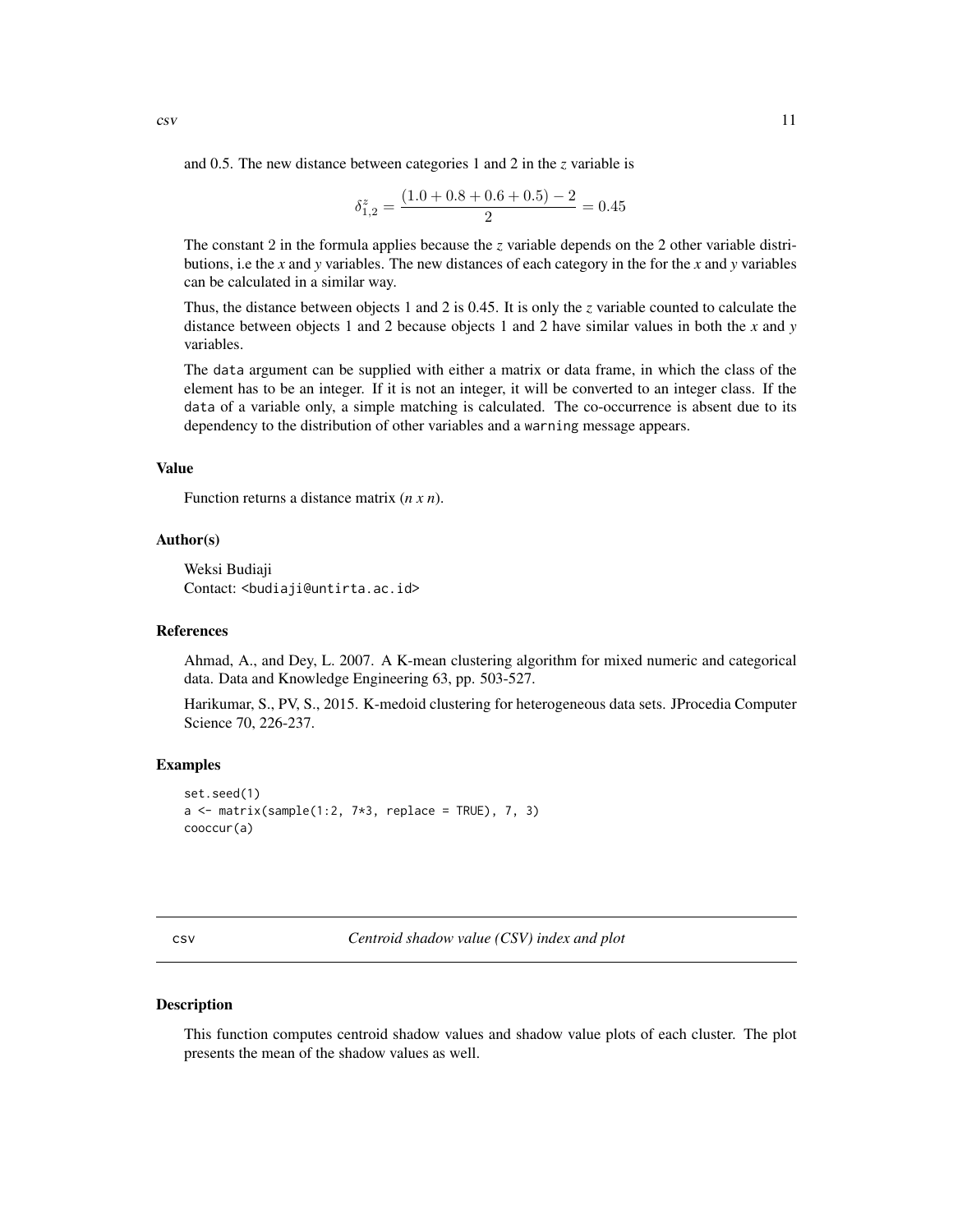# Usage

csv(distdata, idmedoid, idcluster, title = "")

# Arguments

| distdata  | A distance matrix $(n \times n)$ or <i>dist</i> object. |
|-----------|---------------------------------------------------------|
| idmedoid  | A vector of id medoids (see <b>Details</b> ).           |
| idcluster | A vector of cluster membership (see <b>Details</b> ).   |
| title     | A title of the plot.                                    |

# Details

The origin of the centroid shadow value is calculated in the shadow function of the **flexclust** package, in which it is based on the first and second closest centroid. The csv function in this package modifies the centroid into medoid such that the formula to compute shadow value of object *i* is

$$
csv(i) = \frac{2d(i, m(i))}{d(i, m(i)) + d(i, m'(i))}
$$

where  $d(i, m(i))$  is the distance between object *i* to the first closest medoid and  $d(i, m'(i))$  is the distance between object *i* to the second closest medoid.

The idmedoid argument corresponds to the idcluster argument. If the length of idmedoid is 3, for example, the idcluster has to have 3 unique cluster memberships, or it returns Error otherwise. The length of the idcluster has also to be equal to *n* (the number of objects). In contrast to the silhoutte value, the centoird shadow value is interpreted that lower value is the better cluster separation.

# Value

Function returns a list with following components:

result is a data frame of the shadow values for all objects

plot is the shadow value plots of each cluster.

# Author(s)

Weksi Budiaji Contact: <br/>budiaji@untirta.ac.id>

# References

F. Leisch. 2010 Neighborhood graphs, stripes and shadow plots for cluster visualization. Statistics and Computing. vol. 20, pp. 457-469

W. Budiaji. 2019 Medoid-based shadow value validation and visualization. International Journal of Advances in Intelligent Informatics. Vol 5 No 2 pp. 76-88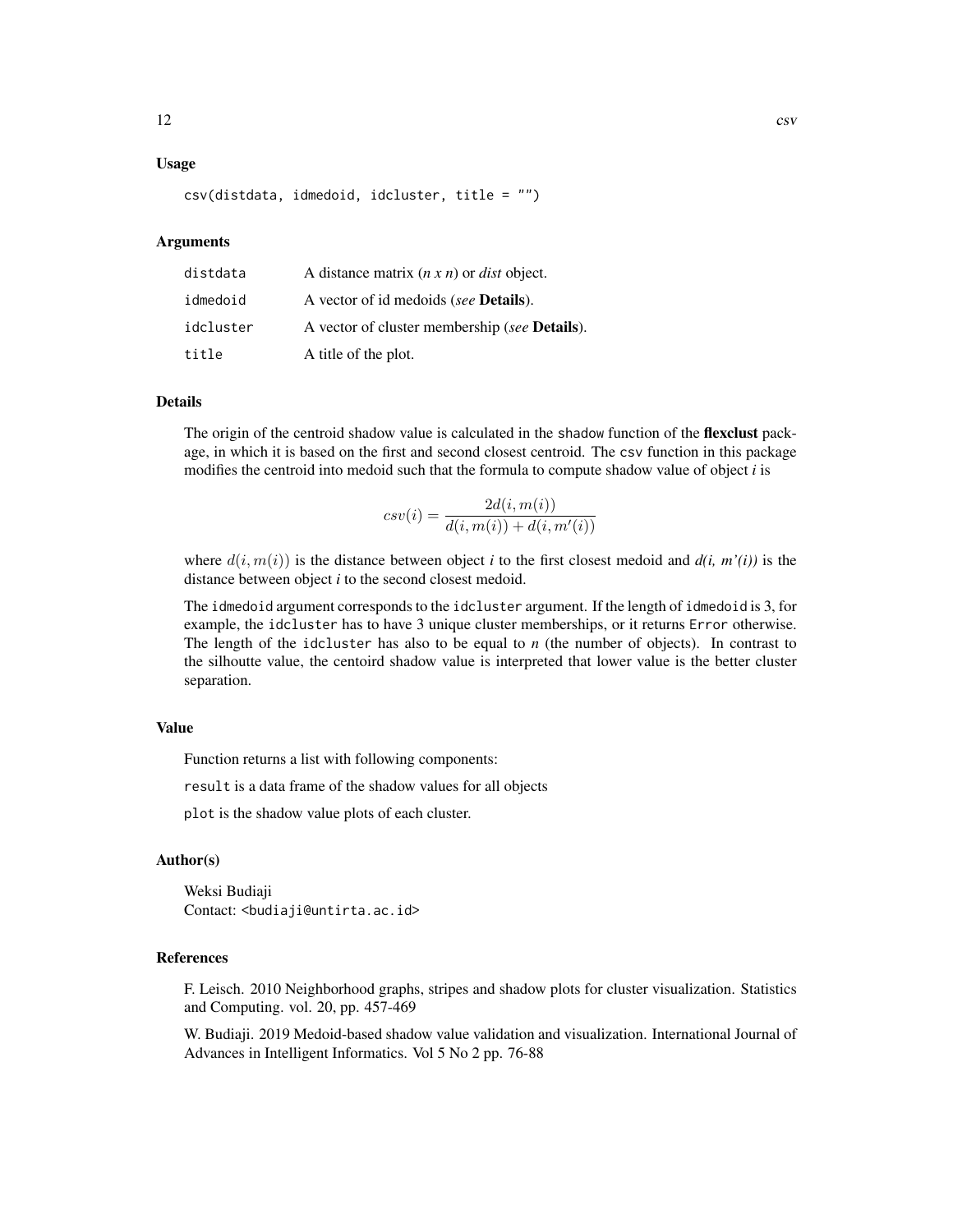#### <span id="page-12-0"></span>distmix and the contract of the contract of the contract of the contract of the contract of the contract of the contract of the contract of the contract of the contract of the contract of the contract of the contract of th

# Examples

```
distiris <- as.matrix(dist(iris[,1:4]))
res <- fastkmed(distiris, 3)
sha <- csv(distiris, res$medoid, res$cluster)
sha$result[c(1:3,70:75,101:103),]
sha$plot
```

| distmix |  |  |
|---------|--|--|
|         |  |  |

#### **Distances for mixed variables data set**

# **Description**

This function computes a distance matrix for a mixed variable data set applying various methods.

# Usage

distmix(data, method = "gower", idnum = NULL, idbin = NULL,  $idcat = NULL)$ 

# Arguments

| data   | A data frame or matrix object.                                            |
|--------|---------------------------------------------------------------------------|
| method | A method to calculate the mixed variables distance (see <b>Details</b> ). |
| idnum  | A vector of column index of the numerical variables.                      |
| idbin  | A vector of column index of the binary variables.                         |
| idcat  | A vector of column index of the categorical variables.                    |

# Details

There are six methods available to calculate the mixed variable distance. They are gower, wishart, podani, huang, harikumar, ahmad.

#### gower

The Gower (1971) distance is the most common distance for a mixed variable data set. Although the Gower distance accommodates missing values, a missing value is not allowed in this function. If there is a missing value, the Gower distance from the daisy function in the cluster package can be applied. The Gower distance between objects *i* and *j* is computed by  $d_{ij} = 1 - s_{ij}$ , where

$$
s_{ij} = \frac{\sum_{l=1}^{p} \omega_{ijl} s_{ijl}}{\sum_{l=1}^{p} \omega_{ijl}}
$$

 $\omega_{ijl}$  is a weight in variable *l* that is usually 1 or 0 (for a missing value). If the variable *l* is a numerical variable,

$$
s_{ijl} = 1 - \frac{|x_{il} - x_{jl}|}{R_l}
$$

 $s_{ijl} \in \{0, 1\}$ , if the variable *l* is a binary/ categorical variable.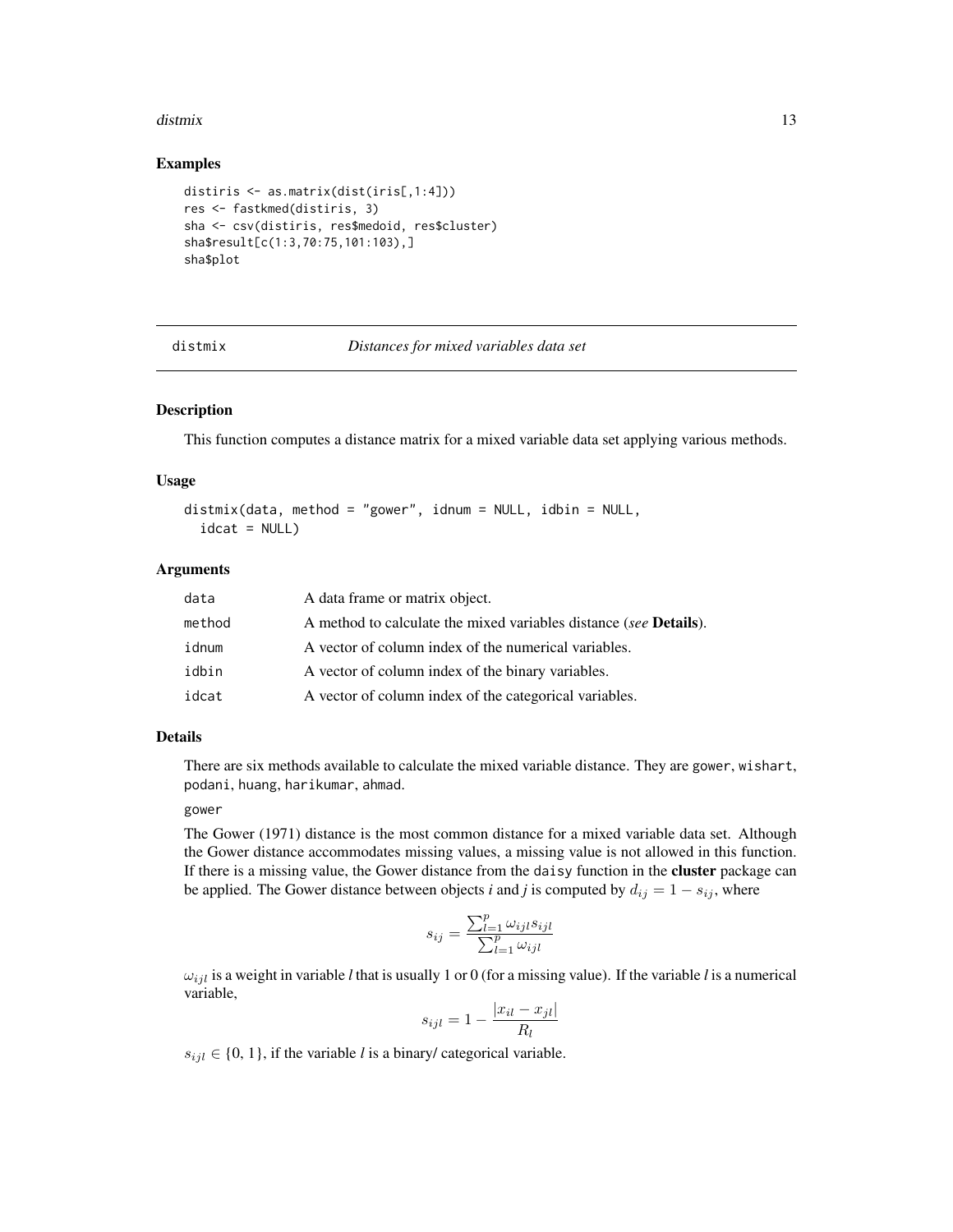### <span id="page-13-0"></span>wishart

Wishart (2003) has proposed a different measure compared to Gower (1971) in the numerical variable part. Instead of a range, it applies a variance of the numerical variable in the  $s_{ijl}$  such that the distance becomes

$$
d_{ij} = \sqrt{\sum_{l=1}^{p} \omega_{ijl} \left( \frac{x_{il} - x_{jl}}{\delta_{ijl}} \right)^2}
$$

where  $\delta_{ijl} = s_l$  when *l* is a numerical variable and  $\delta_{ijl} \in \{0, 1\}$  when *l* is a binary/ categorical variable.

podani

Podani (1999) has suggested a different method to compute a distance for a mixed variable data set. The Podani distance is calculated by

$$
d_{ij} = \sqrt{\sum_{l=1}^{p} \omega_{ijl} \left( \frac{x_{il} - x_{jl}}{\delta_{ijl}} \right)^2}
$$

where  $\delta_{ijl} = R_l$  when *l* is a numerical variable and  $\delta_{ijl} \in \{0, 1\}$  when *l* is a binary/ categorical variable.

huang

The Huang (1997) distance between objects *i* and *j* is computed by

$$
d_{ij} = \sum_{r=1}^{P_n} (x_{ir} - x_{jr})^2 + \gamma \sum_{s=1}^{P_c} \delta_c (x_{is} - x_{js})
$$

where  $P_n$  and  $P_c$  are the number of numerical and categorical variables, respectively,

$$
\gamma = \frac{\sum_{r=1}^{P_n} s_r^2}{P_n}
$$

and  $\delta_c(x_{is} - x_{js})$  is the mismatch/ simple [matching](#page-20-1) distance (*see* matching) between object *i* and object *j* in the variable *s*.

harikumar

Harikumar-PV (2015) has proposed a distance for a mixed variable data set:

$$
d_{ij} = \sum_{r=1}^{P_n} |x_{ir} - x_{jr}| + \sum_{s=1}^{P_c} \delta_c(x_{is} - x_{js}) + \sum_{t=1}^{p_b} \delta_b(x_{it}, x_{jt})
$$

where  $P_b$  is the number of binary variables,  $\delta_c(x_{is}, x_{is})$  is the co-occurrence distance (*see* [cooccur](#page-9-1)), and  $\delta_b(x_{it}, x_{jt})$  is the Hamming distance.

ahmad

Ahmad and Dey (2007) has computed a distance of a mixed variable set via

$$
d_{ij} = \sum_{r=1}^{P_n} (x_{ir} - x_{jr})^2 + \sum_{s=1}^{P_c} \delta_c (x_{is} - x_{js})
$$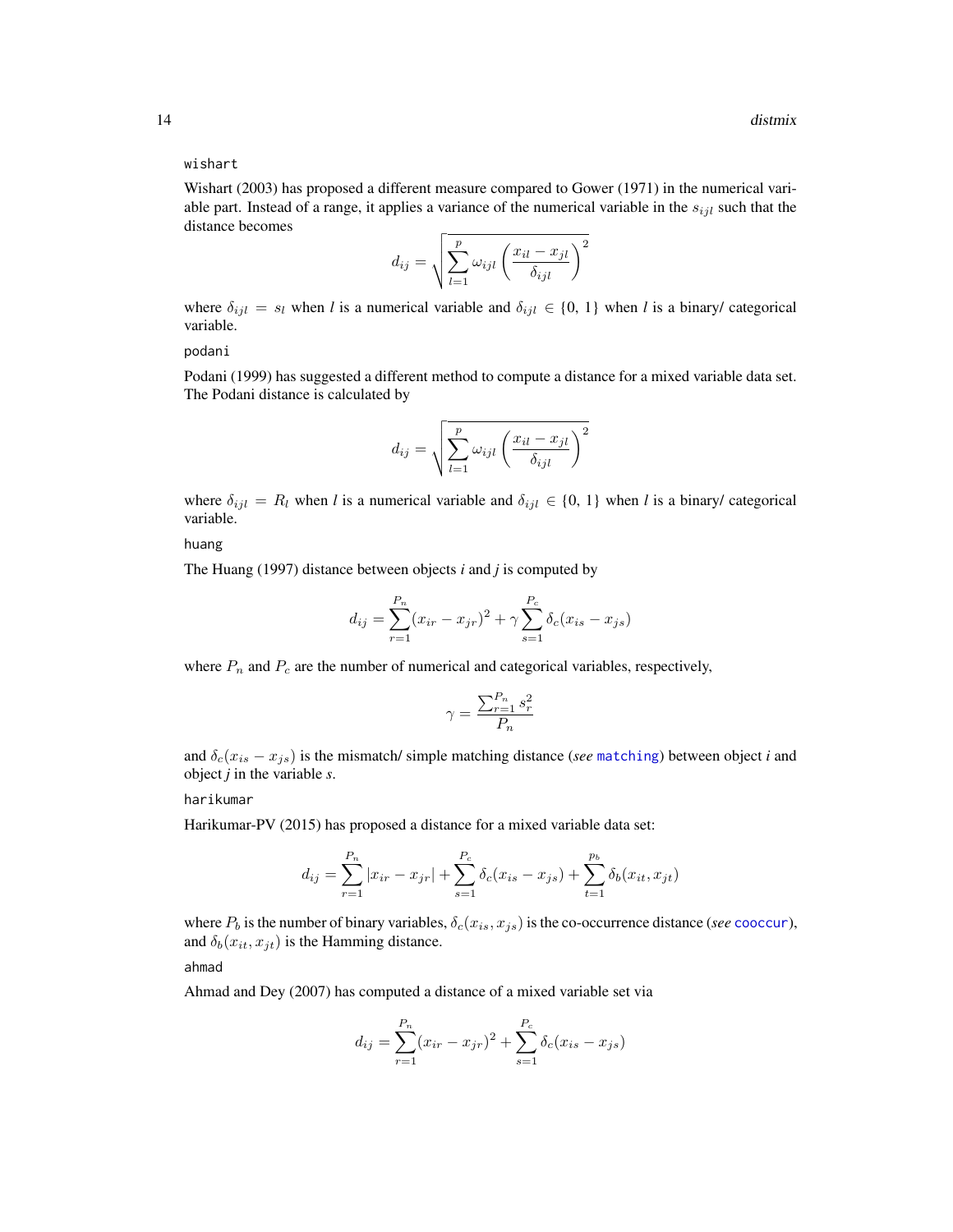#### <span id="page-14-0"></span>distmix and the contract of the contract of the contract of the contract of the contract of the contract of the contract of the contract of the contract of the contract of the contract of the contract of the contract of th

where  $\delta_c(x_{it}, x_{it})$  are the co-occurrence distance (*see* [cooccur](#page-9-1)). In the Ahmad and Dey distance, the binary and categorical variables are not separable such that the co-occurrence distance is based on the combined these two classes, i.e. binary and categorical variables.

At leas two arguments of the idnum, idbin, and idcat have to be provided because this function calculates the mixed distance. If the method is harikumar, the categorical variables have to be at least two variables such that the co-occurrence distance can be computed. It also applies when method = "ahmad". The idbin + idcat has to be more than 1 column. It returns to an Error message otherwise.

#### Value

Function returns a distance matrix (*n x n*).

# Author(s)

Weksi Budiaji Contact: <budiaji@untirta.ac.id>

# References

Ahmad, A., and Dey, L. 2007. A K-mean clustering algorithm for mixed numeric and categorical data. Data and Knowledge Engineering 63, pp. 503-527.

Gower, J., 1971. A general coefficient of similarity and some of its properties. Biometrics 27, pp. 857-871

Harikumar, S., PV, S., 2015. K-medoid clustering for heterogeneous data sets. JProcedia Computer Science 70, pp. 226-237.

Huang, Z., 1997. Clustering large data sets with mixed numeric and categorical values, in: The First Pacific-Asia Conference on Knowledge Discovery and Data Mining, pp. 21-34.

Podani, J., 1999. Extending gower's general coefficient of similarity to ordinal characters. Taxon 48, pp. 331-340.

Wishart, D., 2003. K-means clustering with outlier detection, mixed variables and missing values, in: Exploratory Data Analysis in Empirical Research: Proceedings of the 25th Annual Conference of the Gesellschaft fur Klassifikation e.V., University of Munich, March 14-16, 2001, Springer Berlin Heidelberg, Berlin, Heidelberg. pp. 216-226.

#### Examples

```
set.seed(1)
a \leq matrix(sample(1:2, 7 \times 3, replace = TRUE), 7, 3)
a1 \leq matrix(sample(1:3, 7*3, replace = TRUE), 7, 3)
mixdata <- cbind(iris[1:7,1:3], a, a1)
\text{colnames}(\text{mixed} <-\text{c}(\text{past}(\text{c}(\text{"num'}), 1:3, \text{sep} = \text{""\,}),paste(c("bin"), 1:3, sep = ""),
                           paste(c("cat"), 1:3, sep = ""))
distmix(mixdata, method = "gower", idnum = 1:3, idbin = 4:6, idcat = 7:9)
```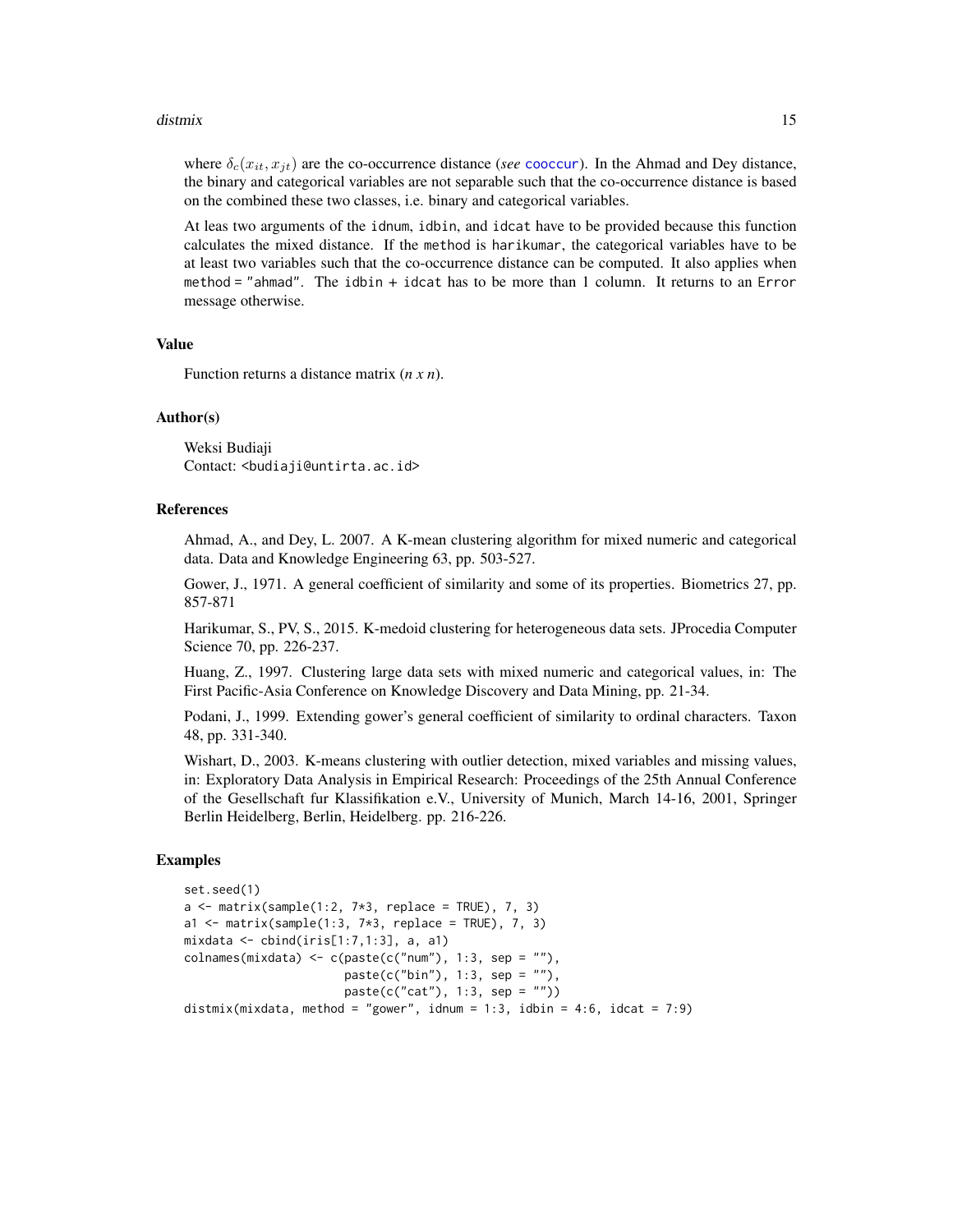<span id="page-15-0"></span>

# Description

This function computes a pairwise numerical distance between two numerical data sets.

# Usage

 $distNumberic(x, y, method = "mrw", xyequal = TRUE)$ 

# Arguments

|         | A first data matrix (see <b>Details</b> ).                                   |
|---------|------------------------------------------------------------------------------|
| v       | A second data matrix (see <b>Details</b> ).                                  |
| method  | A method to calculate the pairwise numerical distance (see <b>Details</b> ). |
| xyequal | A logical if x is equal to y (see <b>Details</b> ).                          |

#### Details

The x and y arguments have to be matrices with the same number of columns where the row indicates the object and the column is the variable. This function calculate all pairwise distance between rows in the x and y matrices. Although it calculates a pairwise distance between two data sets, the default function computes all distances in the x matrix. If the x matrix is not equal to the y matrix, the xyequal has to be set FALSE.

The method available are mrw (Manhattan weighted by range), sev (squared Euclidean weighted by variance), ser (squared Euclidean weighted by range), ser.2 (squared Euclidean weighted by squared range) and se (squared Euclidean). Their formulas are:

$$
mr{w_{ij}} = \sum_{r=1}^{p_n} \frac{|x_{ir} - x_{jr}|}{R_r}
$$

$$
se{v_{ij}} = \sum_{r=1}^{p_n} \frac{(x_{ir} - x_{jr})^2}{s_r^2}
$$

$$
ser_{ij} = \sum_{r=1}^{p_n} \frac{(x_{ir} - x_{jr})^2}{R_r}
$$

$$
ser.2_{ij} = \sum_{r=1}^{p_n} \frac{(x_{ir} - x_{jr})^2}{R_r^2}
$$

$$
se_{ij} = \sum_{r=1}^{p_n} (x_{ir} - x_{jr})^2
$$

where  $p_n$  is the number of numerical variables,  $R_r$  is the range of the *r*-th variables,  $s_r^2$  is the variance of the *r*-th variables.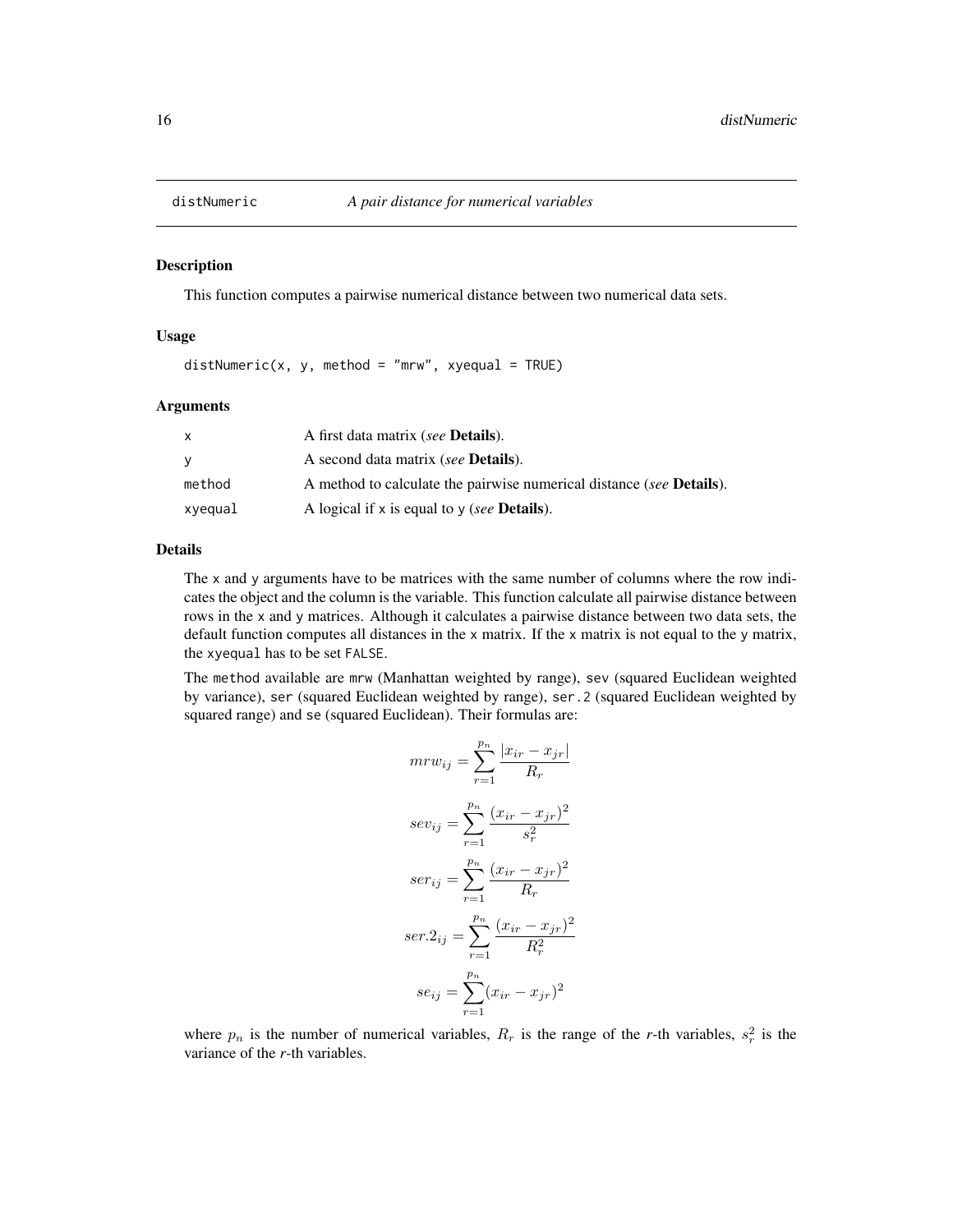#### <span id="page-16-0"></span>fastkmed the contract of the contract of the contract of the contract of the contract of the contract of the contract of the contract of the contract of the contract of the contract of the contract of the contract of the c

# Value

Function returns a distance matrix with the number of rows equal to the number of objects in the x matrix  $(n_x)$  and the number of columns equals to the number of objects in the y matrix  $(n_y)$ .

# Author(s)

Weksi Budiaji Contact: <br/>budiaji@untirta.ac.id>

# Examples

```
num <- as.matrix(iris[,1:4])
mrwdist <- distNumeric(num, num, method = "mrw")
mrwdist[1:6,1:6]
```
<span id="page-16-1"></span>fastkmed *Simple and fast k-medoid algorithm*

# **Description**

This function runs the simple and fast k-medoid algorithm proposed by Park and Jun (2009).

# Usage

```
fastkmed(distdata, ncluster, iterate = 10, init = NULL)
```
# Arguments

| distdata | A distance matrix $(n \times n)$ or <i>dist</i> object.                   |
|----------|---------------------------------------------------------------------------|
| ncluster | A number of clusters.                                                     |
| iterate  | A number of iterations for the clustering algorithm.                      |
| init     | A vector of initial objects as the cluster medoids (see <b>Details</b> ). |

# Details

The simple and fast k-medoids, which sets a set of medoids as the cluster centers, adapts the kmeans algorithm for medoid up-dating. The new medoids of each iteration are calculated in the within cluster only such that it gains speed.

init = NULL is required because the Park and Jun (2009) has a particular method to select the initial medoids. The initial medoids are selected by

$$
v_j = \sum_{i=1}^n \frac{d_{ij}}{\sum_{l=1}^n d_{il}}, \quad j = 1, 2, 3, \dots, n
$$

where the first  $k$  of the  $v_i$  is selected if the number of clusters is  $k$ .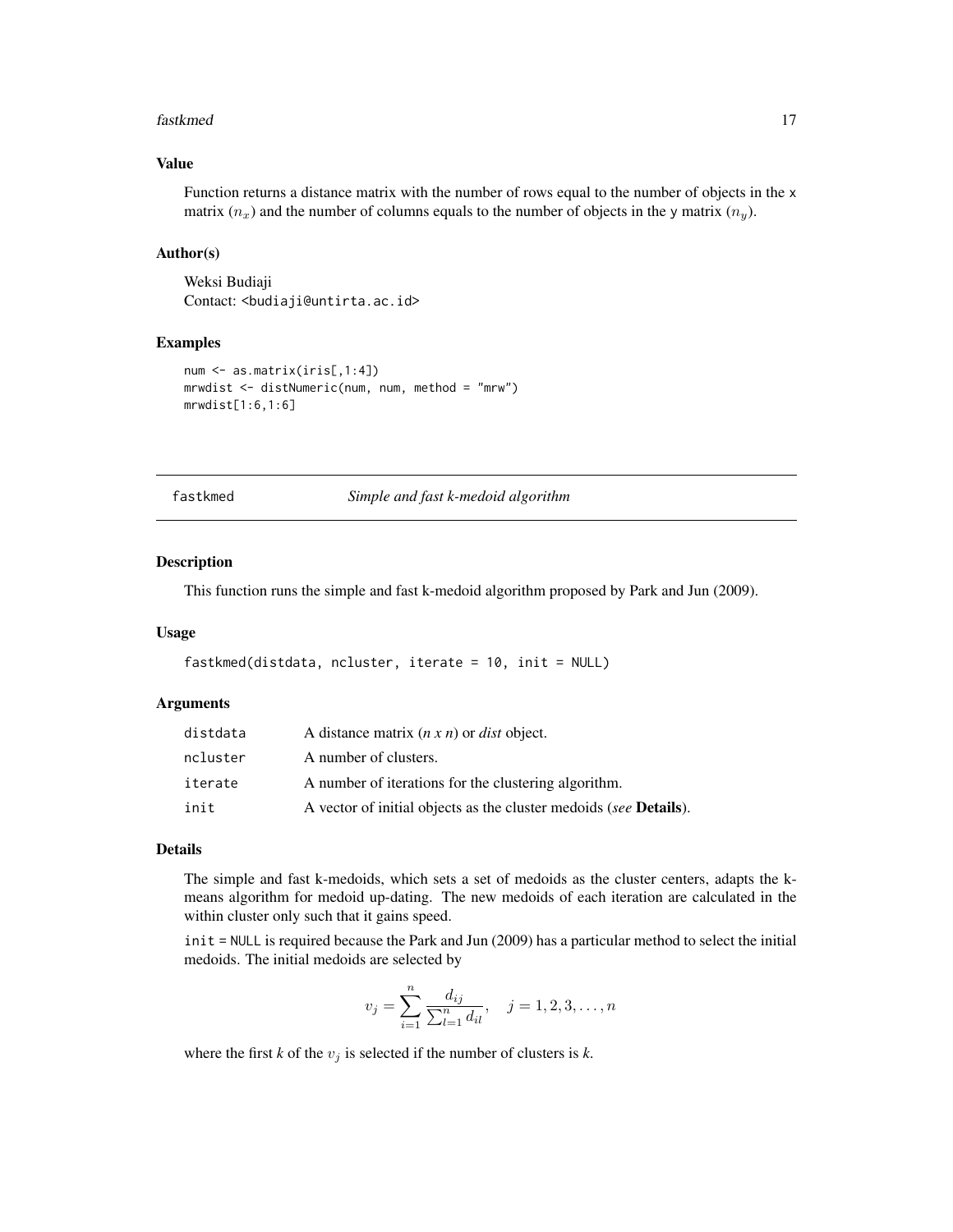<span id="page-17-0"></span>init can be provided with a vector of id objects. The length of the vector has to be equal to the number of clusters. However, assigning a vector in the init argument, the algorithm is no longer the simple and fast k-medoids algorithm. The [inckmed](#page-19-1) function, for example, defines a different method to select the initial medoid though it applies the [fastkmed](#page-16-1) function.

# Value

Function returns a list of components:

cluster is the clustering memberships result.

medoid is the id medoids.

minimum\_distance is the distance of all objects to their cluster medoid.

# Author(s)

Weksi Budiaji Contact: <br/>budiaji@untirta.ac.id>

# References

Park, H., Jun, C., 2009. A simple and fast algorithm for k-medoids clustering. Expert Systems with Applications 36, pp. 3336-3341.

# Examples

```
num <- as.matrix(iris[,1:4])
mrwdist <- distNumeric(num, num, method = "mrw")
result <- fastkmed(mrwdist, ncluster = 3, iterate = 50)
table(result$cluster, iris[,5])
```
globalfood *Global food security index*

# Description

A dataset containing four variables of 113 countries for their food security index based on panelists evaluation in 2017.

#### Usage

globalfood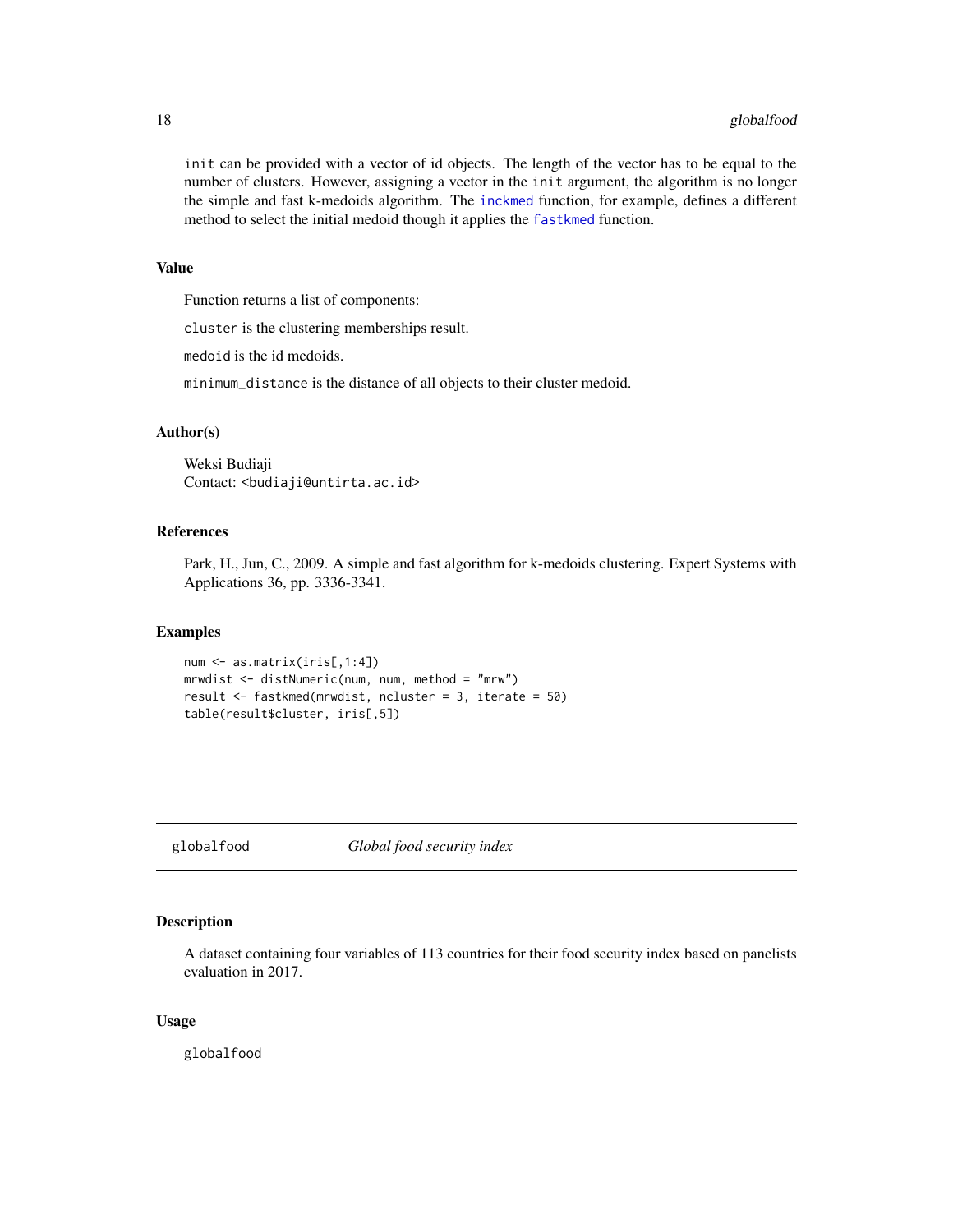#### <span id="page-18-0"></span>heart 19

# Format

A data frame with 113 rows and 4 variables:

affordability Index of food affordability.

availability Index of food availability.

safety Index of food quality and safety.

resilience Index of natural resources and resilience.

# Source

The original indicator variables consist of 27 variables. Then, they are summarized into four pillars of food security; they are affordability, availability, quality and safety, and natural resources and resilience. Food-security expertise panelists evaluate the score of each country from 0 to 100, where 0 is the least favorable towards food security.

<http://foodsecurityindex.eiu.com>

#### heart *Heart Disease data set*

# Description

A mixed variable dataset containing 14 variables of 297 patients for their heart disease diagnosis.

# Usage

heart

# Format

A data frame with 297 rows and 14 variables:

age Age in years (numerical).

- sex Sex:  $1 =$  male,  $0 =$  female (logical).
- cp Four chest pain types: (1) typical angina, (2) atypical angina (3)non-anginal pain, (4) asymptomatic (categorical).

trestbps Resting blood pressure (in mm Hg on admission to the hospital) (numerical).

chol Serum cholestoral in mg/dl (numerical).

fbs Fasting blood sugar more than 120 mg/dl (logical).

restecg Resting electrocardiographic results: (0) normal, (1) having ST-T wave abnormality, (2) showing probable or definite left ventricular hypertrophy by Estes' criteria (categorical).

thalach Maximum heart rate achieved (numerical).

exang Exercise induced angina (logical).

oldpeak ST depression induced by exercise relative to rest (numerical).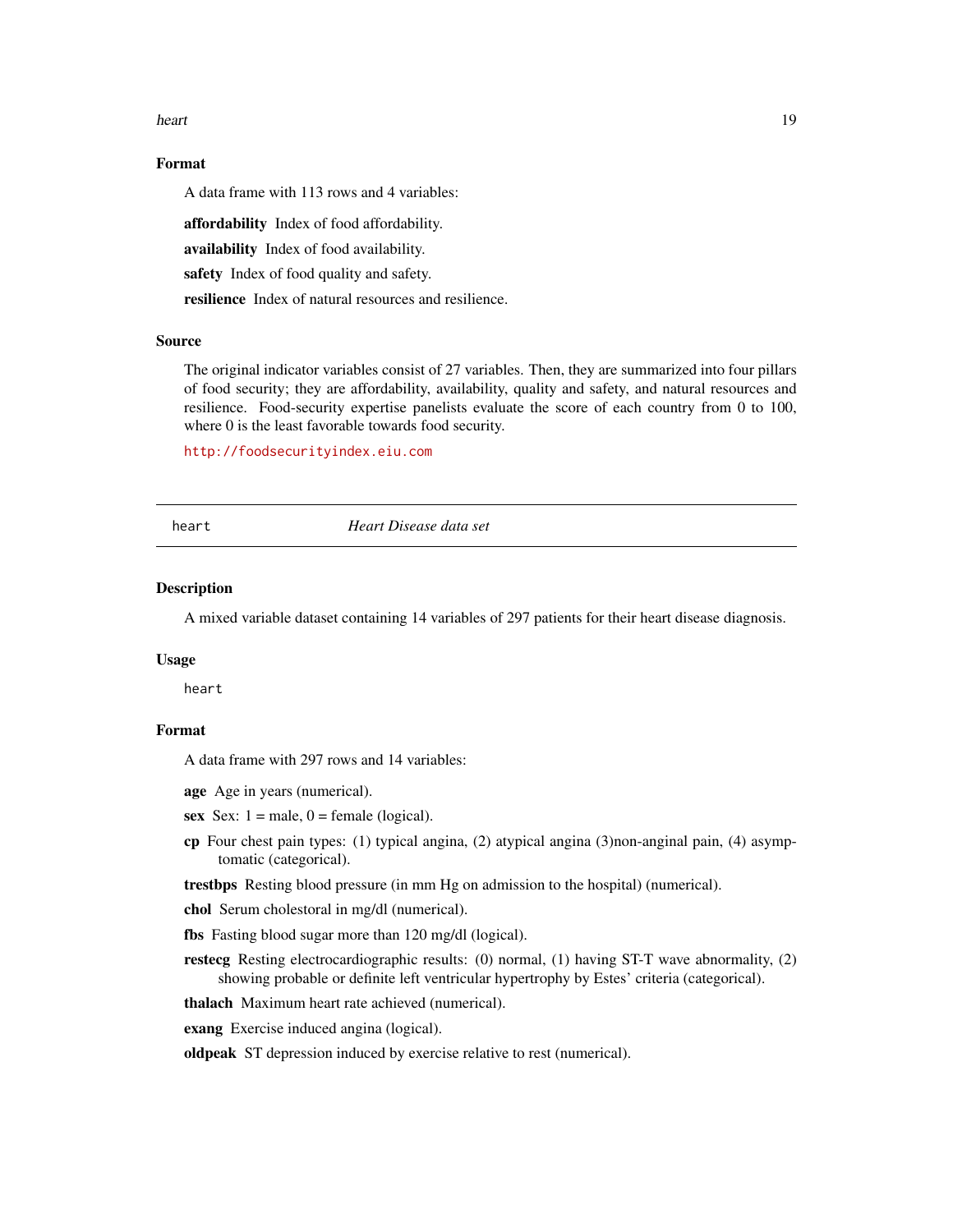- <span id="page-19-0"></span>slope The slope of the peak exercise ST segment:  $(1)$  upsloping,  $(2)$  flat,  $(3)$  downsloping (categorical).
- ca Number of major vessels (0-3) colored by flourosopy (numerical).
- thal (3) normal, (6) fixed defect, (7) reversable defect (categorical).
- class Diagonosis of heart disease (4 classes). It can be 2 classes by setting 0 for 0 values and 1 for non-0 values.

#### Source

The data set is taken from machine learning repository of UCI. The original data set consists of 303 patients with 6 NA's. Then, the missing values are omitted such that it reduces into 297 patients.

<https://archive.ics.uci.edu/ml/datasets/Heart+Disease>

# References

Lichman, M. (2013). UCI machine learning repository.

<span id="page-19-1"></span>

|  | inckmed | Increasing number of clusters in k-medoids algorithm |
|--|---------|------------------------------------------------------|
|--|---------|------------------------------------------------------|

# Description

This function runs the increasing number of clusters in the k-medoids algorithm proposed by Yu et. al. (2018).

# Usage

```
inckmed(distdata, ncluster, iterate = 10, alpha = 1)
```
# Arguments

| distdata | A distance matrix $(n \times n)$ or <i>dist</i> object.                                    |
|----------|--------------------------------------------------------------------------------------------|
| ncluster | A number of clusters.                                                                      |
| iterate  | A number of iterations for the clustering algorithm.                                       |
| alpha    | A stretch factor to determine the range of initial medoid selection (see <b>Details</b> ). |

#### Details

This algorithm is claimed to manage with the weakness of the simple and fast-kmedoids ([fastkmed](#page-16-1)). The origin of the algorithm is a centroid-based algorithm by applying the Euclidean distance. Then, Bbecause the function is a medoid-based algorithm, the object mean (centroid) and variance are redefined into medoid and deviation, respectively.

The alpha argument is a stretch factor, i.e. a constant defined by the user. It is applied to determine a set of medoid candidates. The medoid candidates are calculated by  $O_c = \{X_i | \sigma_i \leq \alpha \sigma, i =$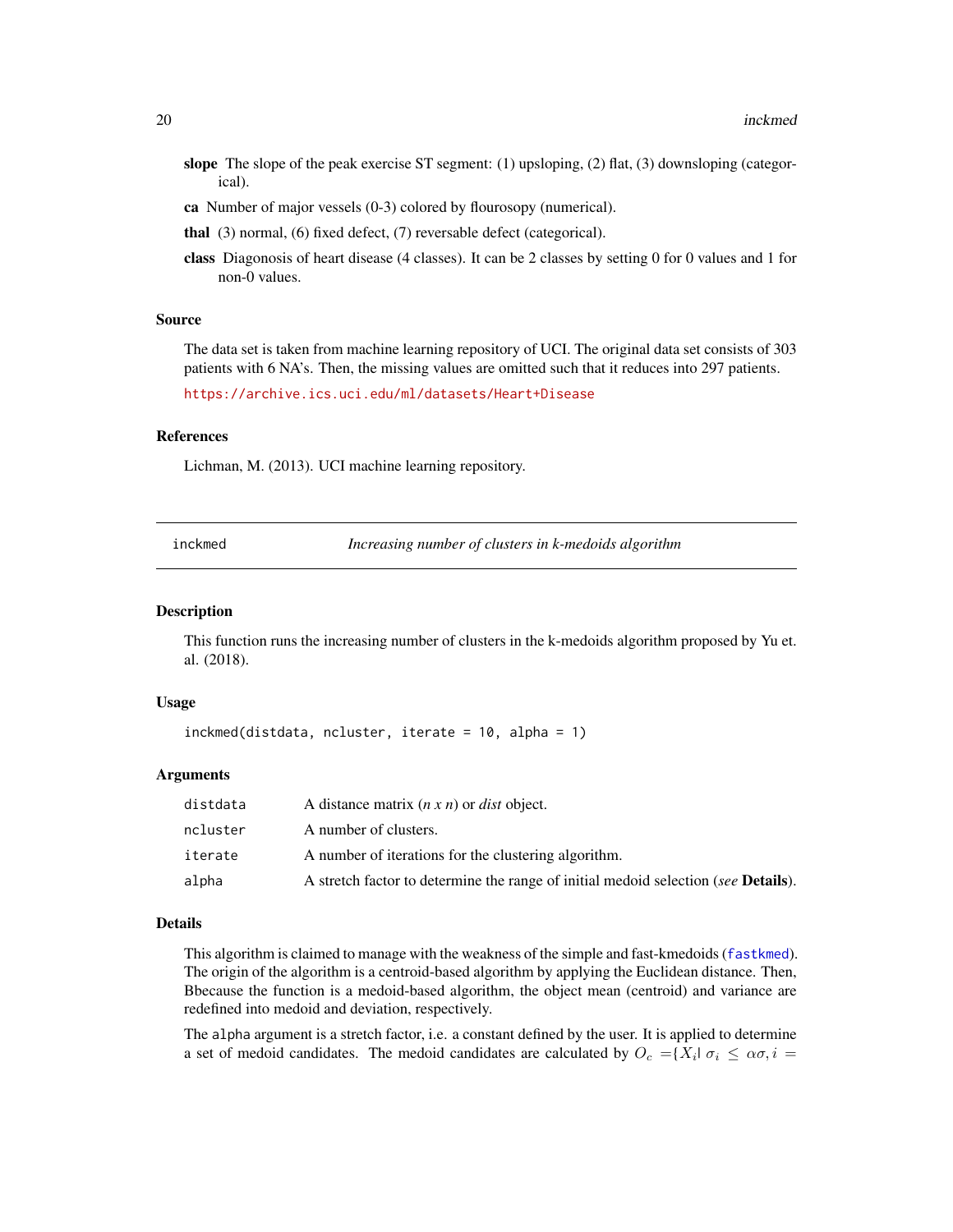#### <span id="page-20-0"></span>matching 21

 $1, 2, \ldots, n$ , where  $\sigma_i$  is the average deviation of object *i*, and  $\sigma$  is the average deviation of the data set. They are computed by

$$
\sigma = \sqrt{\frac{1}{n-1} \sum_{i=1}^{n} d(O_i, v_1)}
$$

$$
\sigma_i = \sqrt{\frac{1}{n-1} \sum_{i=1}^{n} d(O_i, O_j)}
$$

where *n* is the number of objects,  $O_i$  is the object *i*, and  $v_1$  is the most centrally located object.

# Value

Function returns a list of components:

cluster is the clustering memberships result.

medoid is the id medoids.

minimum\_distance is the distance of all objects to their cluster medoid.

# Author(s)

Weksi Budiaji Contact: <br/>budiaji@untirta.ac.id>

# References

Yu, D., Liu, G., Guo, M., Liu, X., 2018. An improved K-medoids algorithm based on step increasing and optimizing medoids. Expert Systems with Applications 92, pp. 464-473.

# Examples

```
num <- as.matrix(iris[,1:4])
mrwdist <- distNumeric(num, num, method = "mrw")
result <- inckmed(mrwdist, ncluster = 3, iterate = 50, alpha = 1.5)
table(result$cluster, iris[,5])
```
<span id="page-20-1"></span>

|  | matching |  |  |  |
|--|----------|--|--|--|
|--|----------|--|--|--|

A pair distance for binary/ categorical variables

# Description

This function computes the simple matching distance from two data frames/ matrices.

# Usage

matching(x, y)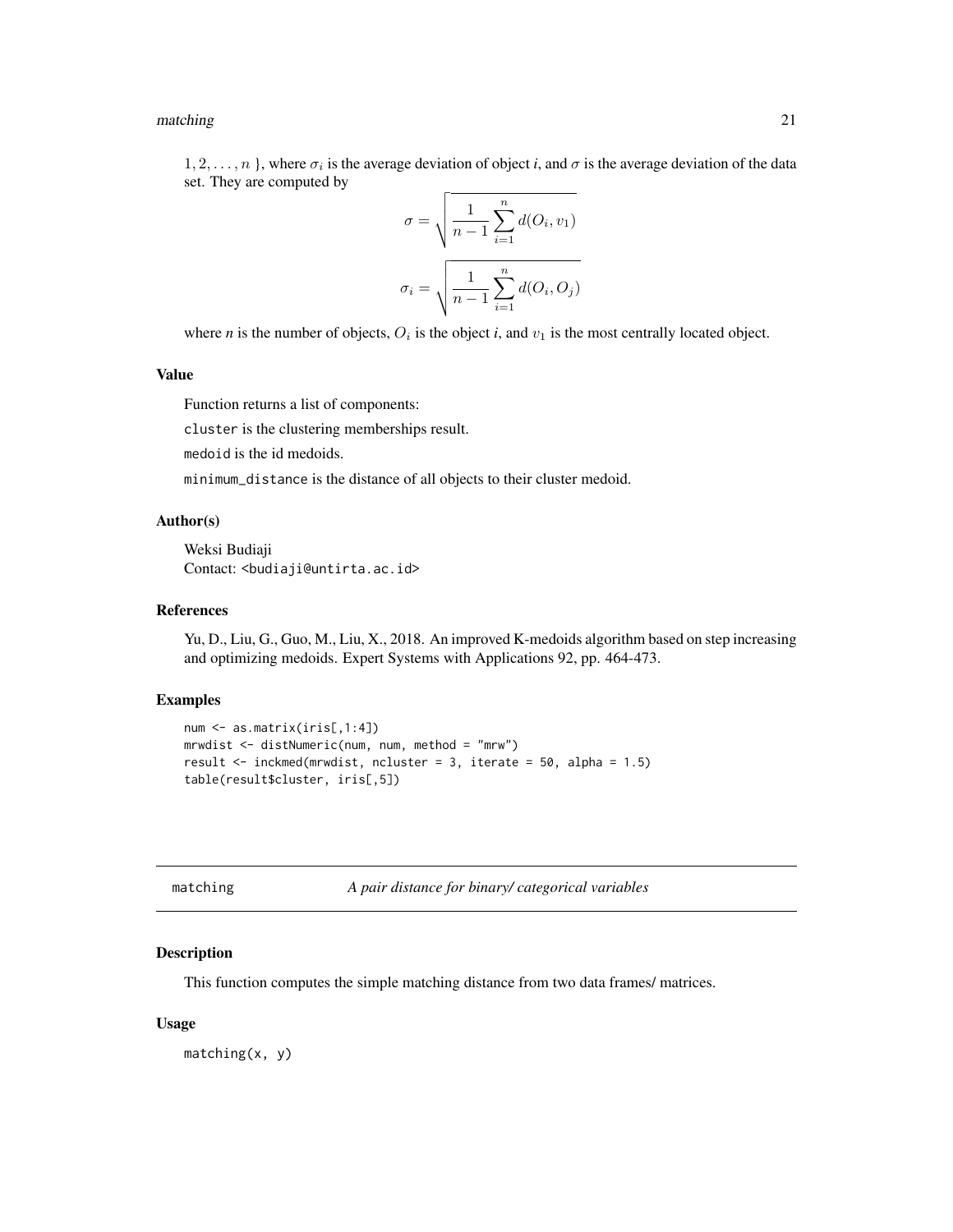22 matching and the contract of the contract of the contract of the contract of the contract of the contract of the contract of the contract of the contract of the contract of the contract of the contract of the contract o

#### Arguments

| X | A first data frame or matrix (see <b>Details</b> ).  |
|---|------------------------------------------------------|
|   | A second data frame or matrix (see <b>Details</b> ). |

# Details

The x and y arguments have to be data frames/ matrices with the same number of columns where the row indicates the object and the column is the variable. This function calculates all pairwise distance between rows in the x and y data frames/ matrices. If the x data frame/ matrix is equal to the y data frame/ matrix, it explicitly calculates all distances in the x data frame/ matrix.

The simple matching distance between objects *i* and *j* is calculated by

$$
d_{ij} = \frac{\sum_{s=1}^{P} (x_{is} - x_{js})}{P}
$$

where P is the number of variables, and  $x_{is} - x_{js} \in \{0, 1\}$ .  $x_{is} - x_{js} = 0$ , if  $x_{is} = x_{js}$  and  $x_{is} - x_{js} = 1$ , when  $x_{is} \neq x_{js}$ .

As an example, the distance between objects 1 and 2 is presented.

| object | x | 7. |
|--------|---|----|
|        |   |    |
|        |   |    |

The distance between objects 1 and 2 is

$$
d_{12} = \frac{\sum_{s=1}^{3} (x_{is} - x_{js})}{3} = \frac{0 + 0 + 1}{3} = \frac{1}{3} = 0.33
$$

# Value

Function returns a distance matrix with the number of rows equal to the number of objects in the x data frame/ matrix  $(n_x)$  and the number of columns equals to the number of objects in the y data frame/ matrix  $(n<sub>y</sub>)$ .

## Author(s)

Weksi Budiaji Contact: <br/>budiaji@untirta.ac.id>

# Examples

```
set.seed(1)
a \leq matrix(sample(1:2, 7*3, replace = TRUE), 7, 3)
matching(a, a)
```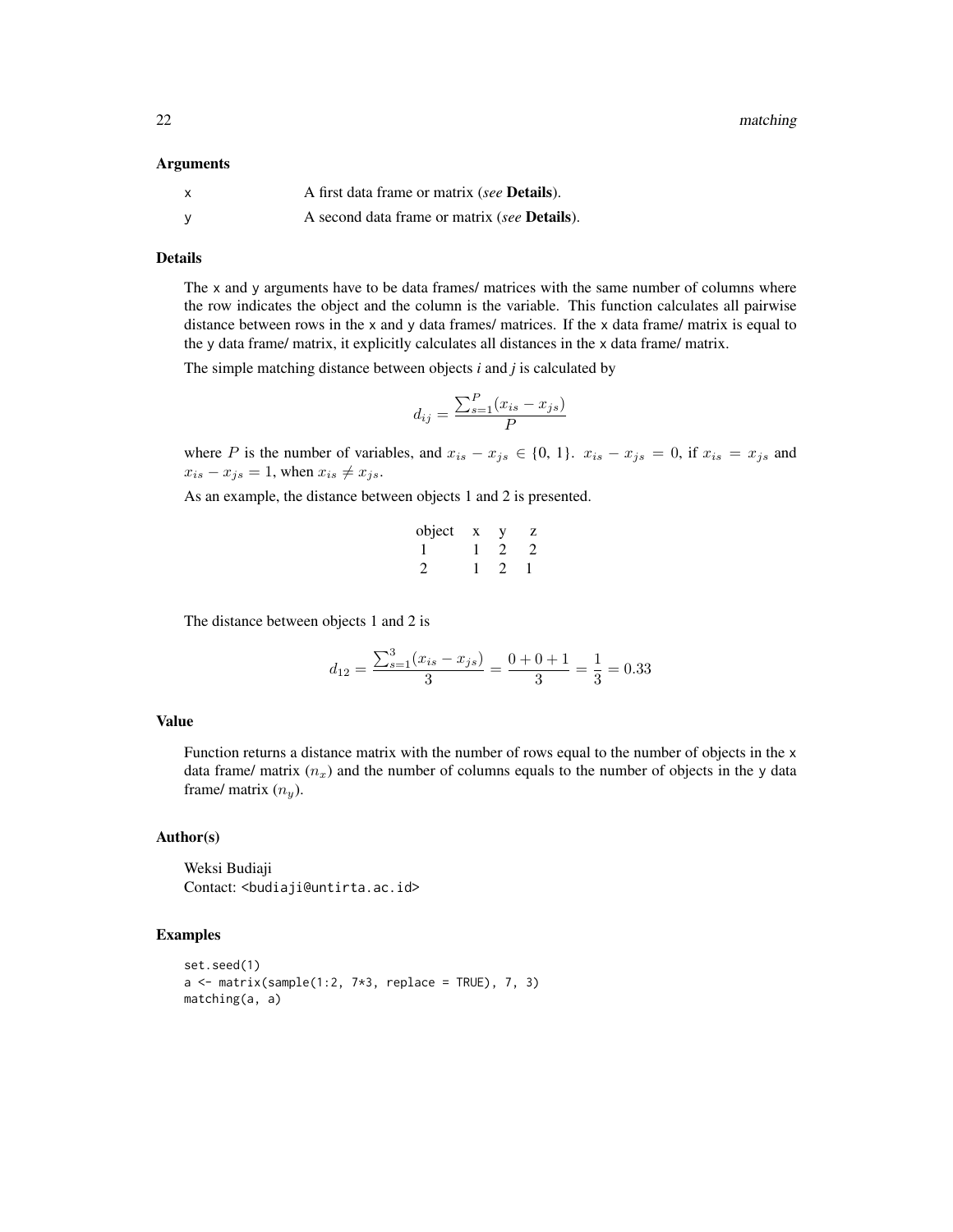#### <span id="page-22-0"></span>Description

This function computes medoid shadow values and shadow value plots of each cluster. The plot presents the mean of the shadow values as well.

# Usage

msv(distdata, idmedoid, idcluster, title = "")

# Arguments

| distdata  | A distance matrix $(n \times n)$ or <i>dist</i> object. |
|-----------|---------------------------------------------------------|
| idmedoid  | A vector of id medoids (see <b>Details</b> ).           |
| idcluster | A vector of cluster membership (see <b>Details</b> ).   |
| title     | A title of the plot.                                    |

# Details

The origin of the shadow value is calculated in the shadow function of the **flexclust** package, in which it is based on the first and second closest centroid. The msv function in this package modifies the centroid into medoid such that the formula to compute shadow value of object *i* is

$$
msv(i) = \frac{d(i, m'(i)) - d(i, m(i))}{d(i, m'(i))}
$$

where  $d(i, m(i))$  is the distance between object *i* to the first closest medoid and  $d(i, m'(i))$  is the distance between object *i* to the second closest medoid.

The idmedoid argument corresponds to the idcluster argument. If the length of idmedoid is 3, for example, the idcluster has to have 3 unique cluster memberships, or it returns Error otherwise. The length of the idcluster has also to be equal to *n* (the number of objects). In contrast to the centroid shadow value, the medoid shadow value is interpreted likewise a silhoutte value, the higher value the better separation.

#### Value

Function returns a list with following components:

result is a data frame of the shadow values for all objects

plot is the shadow value plots of each cluster.

#### Author(s)

Weksi Budiaji Contact: <br/>budiaji@untirta.ac.id>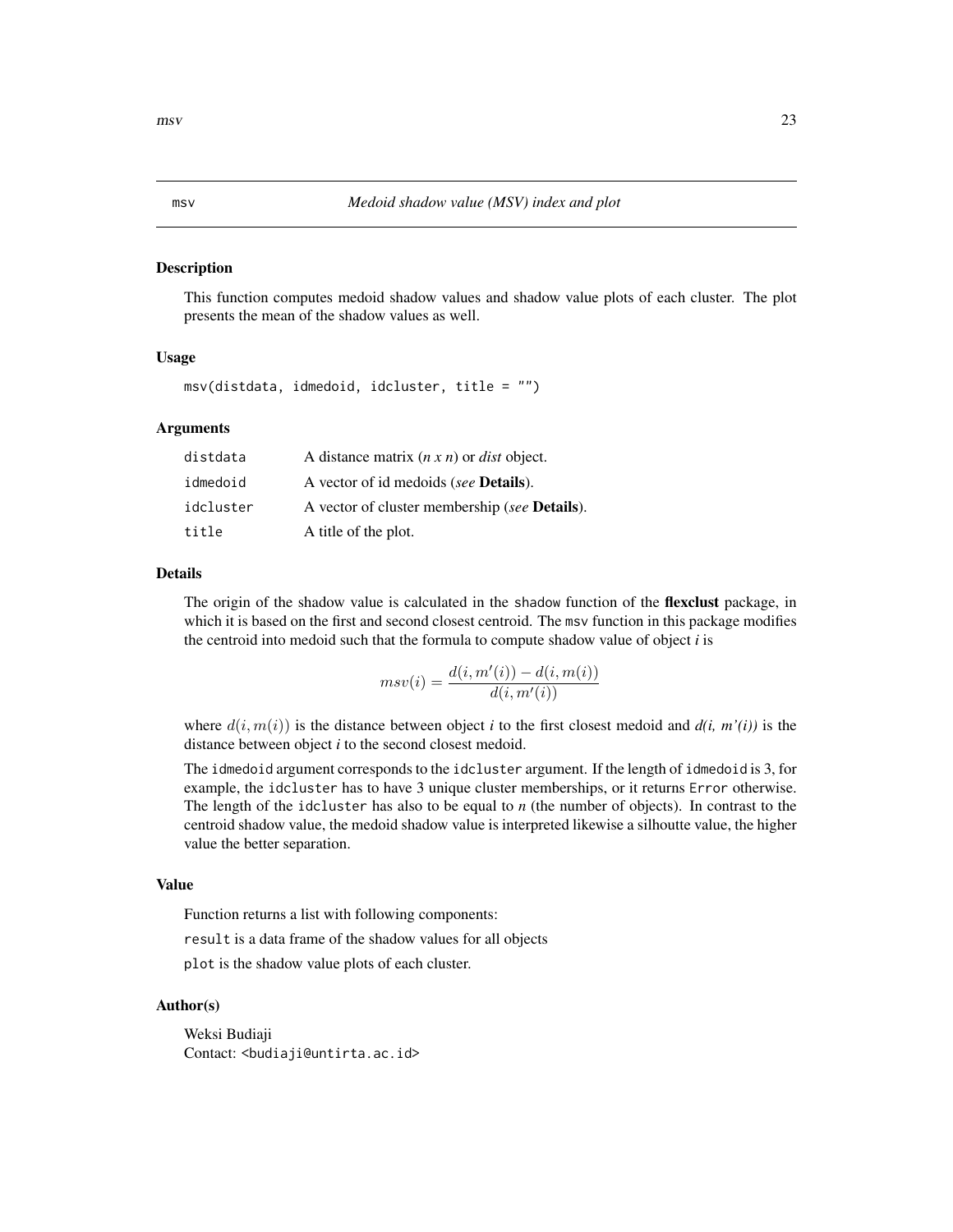# <span id="page-23-0"></span>References

F. Leisch. 2010 Neighborhood graphs, stripes and shadow plots for cluster visualization. Statistics and Computing. vol. 20, pp. 457-469

W. Budiaji. 2019 Medoid-based shadow value validation and visualization. International Journal of Advances in Intelligent Informatics. Vol 5 No 2 pp. 76-88

# Examples

```
distiris <- as.matrix(dist(iris[,1:4]))
res <- fastkmed(distiris, 3)
sha <- msv(distiris, res$medoid, res$cluster)
sha$result[c(1:3,70:75,101:103),]
sha$plot
```
pcabiplot *Biplot of a PCA object*

#### Description

This function creates a biplot from a pca object, which is generated by the prcomp function from the stats package.

# Usage

```
pcabiplot(PC, x = "PC1", y = "PC2", var(line = TRUE, colobj = rep(1,nrow(PC$x)), o.size = 1)
```
# Arguments

| PC.          | A pca object generated by prcomp function.                      |
|--------------|-----------------------------------------------------------------|
| $\mathsf{x}$ | X axis (see <b>Details</b> ).                                   |
| y            | Y axis (see <b>Details</b> ).                                   |
| var.line     | A logical input, if variable lines are plotted.                 |
| colobi       | A vector to provide color in the objects (see <b>Details</b> ). |
| o.size       | A numeric number to set the object size.                        |

# Details

This is a function to plot a pca biplot from a pca object. The x and y axes can be supplied with any principle component. The length of the colobj vector has to be equal to the number of objects. This argument controls the color of the objects and is very convenient to explore the clustering result. The default value is that all object have the same color.

# Value

Function returns a plot of pca.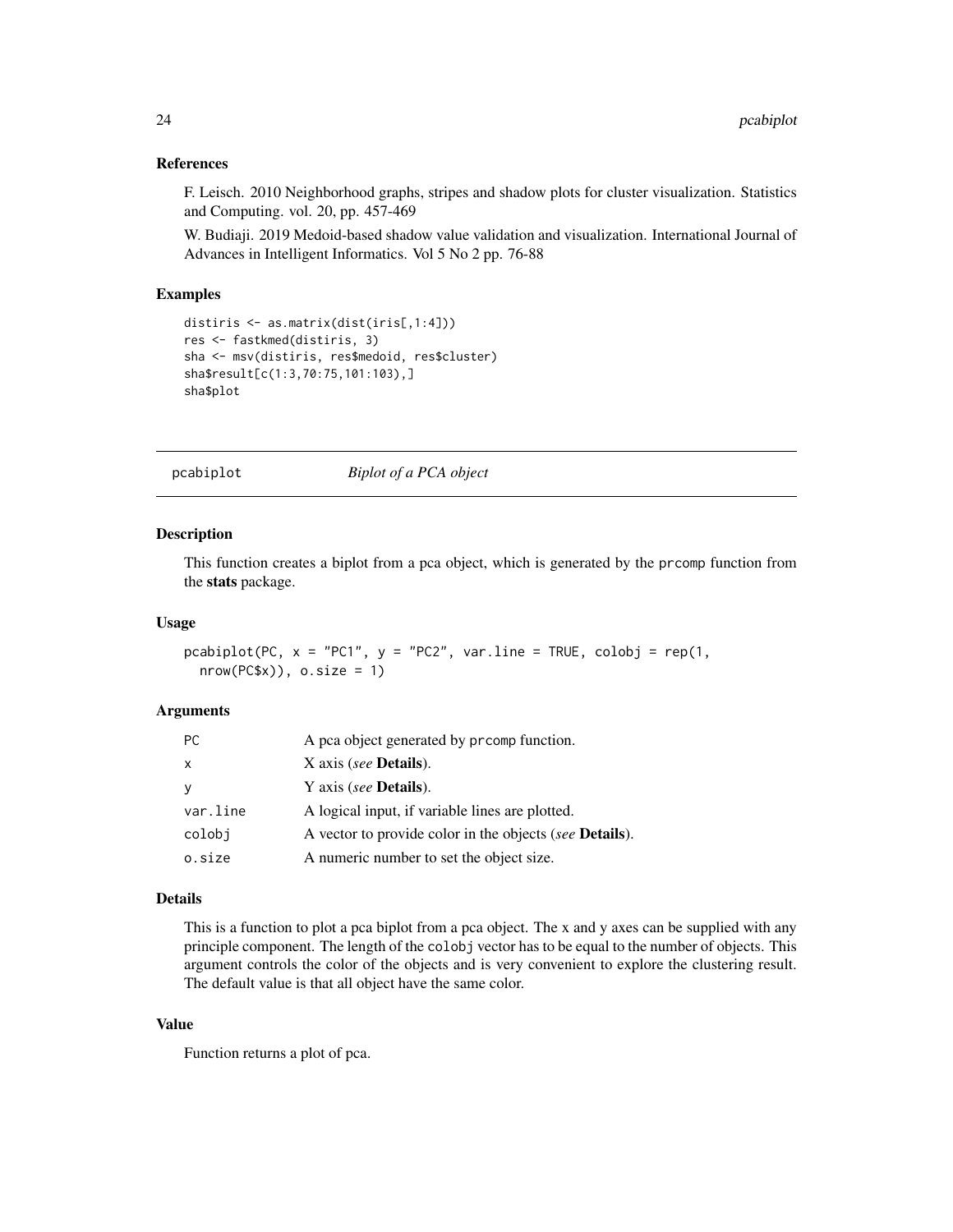#### <span id="page-24-0"></span>rankkmed 25

# Author(s)

Weksi Budiaji Contact: <br/>budiaji@untirta.ac.id>

#### Examples

pcadat <- prcomp(iris[,1:4], scale. = TRUE) pcabiplot(pcadat)

#### rankkmed *Rank k-medoid algorithm*

# Description

This function runs the rank k-medoids algorithm proposed by Zadegan et. al. (2013).

#### Usage

```
rankkmed(distdata, ncluster, m = 3, iterate = 10, init = NULL)
```
## Arguments

| distdata | A distance matrix $(n \times n)$ or <i>dist</i> object.                   |
|----------|---------------------------------------------------------------------------|
| ncluster | A number of clusters.                                                     |
| m        | A number of objects to compute hostility (see <b>Details</b> ).           |
| iterate  | A number of iterations for the clustering algorithm.                      |
| init     | A vector of initial objects as the cluster medoids (see <b>Details</b> ). |

# Details

This algorithm is claimed to cope with the local optima problem of the simple and fast-kmedoids algorithm ([fastkmed](#page-16-1)). The m argument is defined by the user and has to be  $1 < m \le n$ . The m is a hostility measure computed by

$$
m_i = \sum_{X_j \in Y} r_{ij}
$$

where  $x_j$  is the object *j*, *Y* is the set of objects as many as *m*, and  $r_{ij}$  is the rank distance, i.e. sorted distance, between object *i* and *j*.

init can be provided with a vector of id objects. The length of the vector has to be equal to the number of clusters. However, assigning a vector in the init argument, the algorithm is no longer the rank k-medoids algorithm.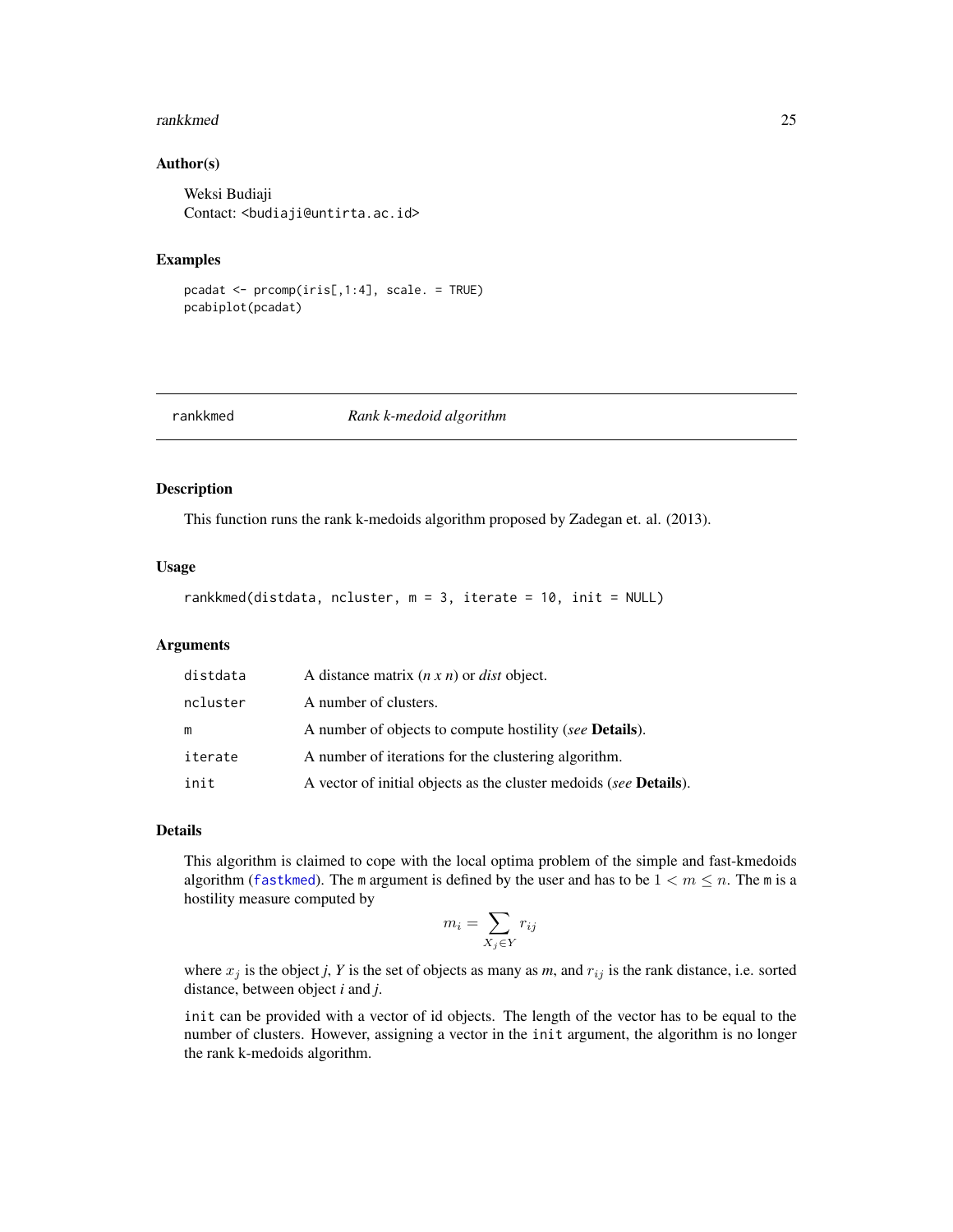# <span id="page-25-0"></span>Value

Function returns a list of components:

cluster is the clustering memberships result.

medoid is the id medoids.

minimum\_distance is the distance of all objects to their cluster medoid.

# Author(s)

Weksi Budiaji Contact: <br/>budiaji@untirta.ac.id>

# References

Zadegan, S.M.R, Mirzaie M, and Sadoughi, F. 2013. Ranked k-medoids: A fast and accurate rankbased partitioning algorithm for clustering large datasets. Knowledge-Based Systems 39, 133-143.

# Examples

```
num <- as.matrix(iris[,1:4])
mrwdist <- distNumeric(num, num, method = "mrw")
result <- rankkmed(mrwdist, ncluster = 3, iterate = 50)
table(result$cluster, iris[,5])
```
sil *Silhouette index and plot*

# Description

This function creates silhouette indices and silhouette plots of each cluster. The plot presents also the mean of the silhouette indices per cluster.

# Usage

```
sil(distdata, idmedoid, idcluster, title = "")
```
# Arguments

| distdata  | A distance matrix $(n \times n)$ or <i>dist</i> object. |
|-----------|---------------------------------------------------------|
| idmedoid  | A vector of id medoids (see <b>Details</b> ).           |
| idcluster | A vector of cluster membership (see <b>Details</b> ).   |
| title     | A title of the plot.                                    |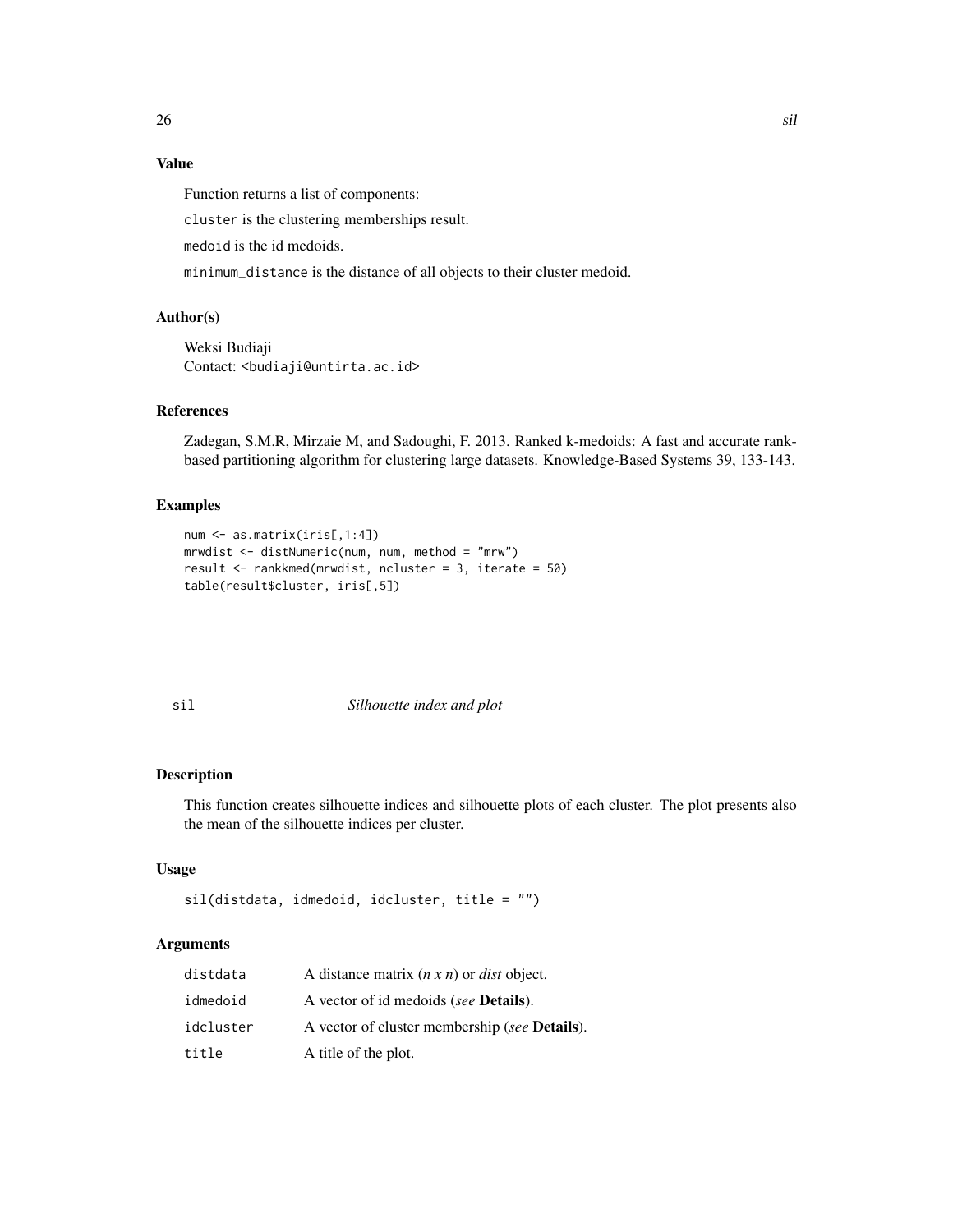# <span id="page-26-0"></span>Details

The silhouette index of object *i* is calculated by

$$
si(i) = \frac{b_i - a_i}{max(a_i, b_i)}
$$

where  $a_i$  is the average distance of object *i* to all objects within the cluster, and  $b_i$  is the average distance of object *i* to all objects within the nearest cluster.

The idmedoid argument corresponds to the idcluster argument. If the length of idmedoid is 3, for example, the idcluster has to have 3 unique memberships, or it returns Error otherwise. The length of the idcluster has also to be equal to *n* (the number of objects).

# Value

Function returns a list with following components:

result is a data frame of the silhouette indices for all objects

plot is the silhouette plots of each cluster.

# Author(s)

Weksi Budiaji Contact: <br/>budiaji@untirta.ac.id>

# References

P. J. Rousseeuw. 1987 Silhouettes: a graphical aid to the interpretation and validation of cluster analysis. Journal of Computational and Applied Mathematics, vol. 20, pp. 53-65

#### Examples

```
distiris <- as.matrix(dist(iris[,1:4]))
res <- fastkmed(distiris, 3)
silhouette <- sil(distiris, res$medoid, res$cluster)
silhouette$result[c(1:3,70:75,101:103),]
silhouette$plot
```
skm *Simple k-medoid algorithm*

## Description

This function runs the simple k-medoid algorithm proposed by Budiaji and Leisch (2019).

# Usage

```
skm(distdata, ncluster, seeding = 20, iterate = 10)
```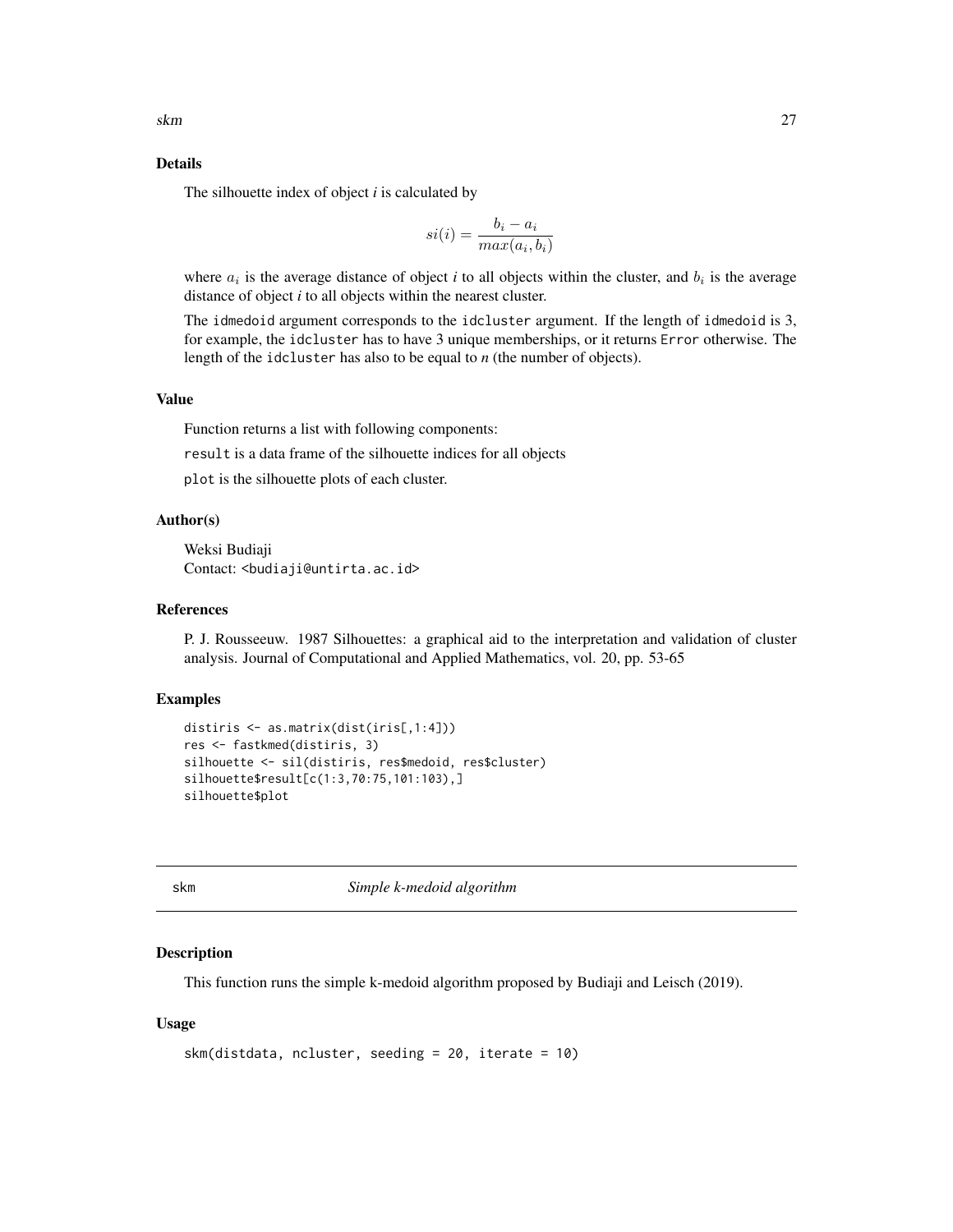# Arguments

| distdata | A distance matrix $(n \times n)$ or <i>dist</i> object.          |
|----------|------------------------------------------------------------------|
| ncluster | A number of clusters.                                            |
| seeding  | A number of seedings to run the algorithm (see <b>Details</b> ). |
| iterate  | A number of iterations for each seeding (see <b>Details</b> ).   |

# Details

The simple k-medoids, which sets a set of medoids as the cluster centers, adapts the simple and fast k-medoid algoritm. The best practice to run the simple and fast k-medoid is by running the algorithm several times with different random seeding options.

# Value

Function returns a list of components:

cluster is the clustering memberships result.

medoid is the id medoids.

minimum\_distance is the distance of all objects to their cluster medoid.

# Author(s)

Weksi Budiaji Contact: <br/>budiaji@untirta.ac.id>

# References

W. Budiaji, and F. Leisch. 2019. Simple K-Medoids Partitioning Algorithm for Mixed Variable Data. Algorithms Vol 12(9) 177

# Examples

```
num <- as.matrix(iris[,1:4])
mrwdist <- distNumeric(num, num, method = "mrw")
result <- skm(mrwdist, ncluster = 3, seeding = 50)
table(result$cluster, iris[,5])
```